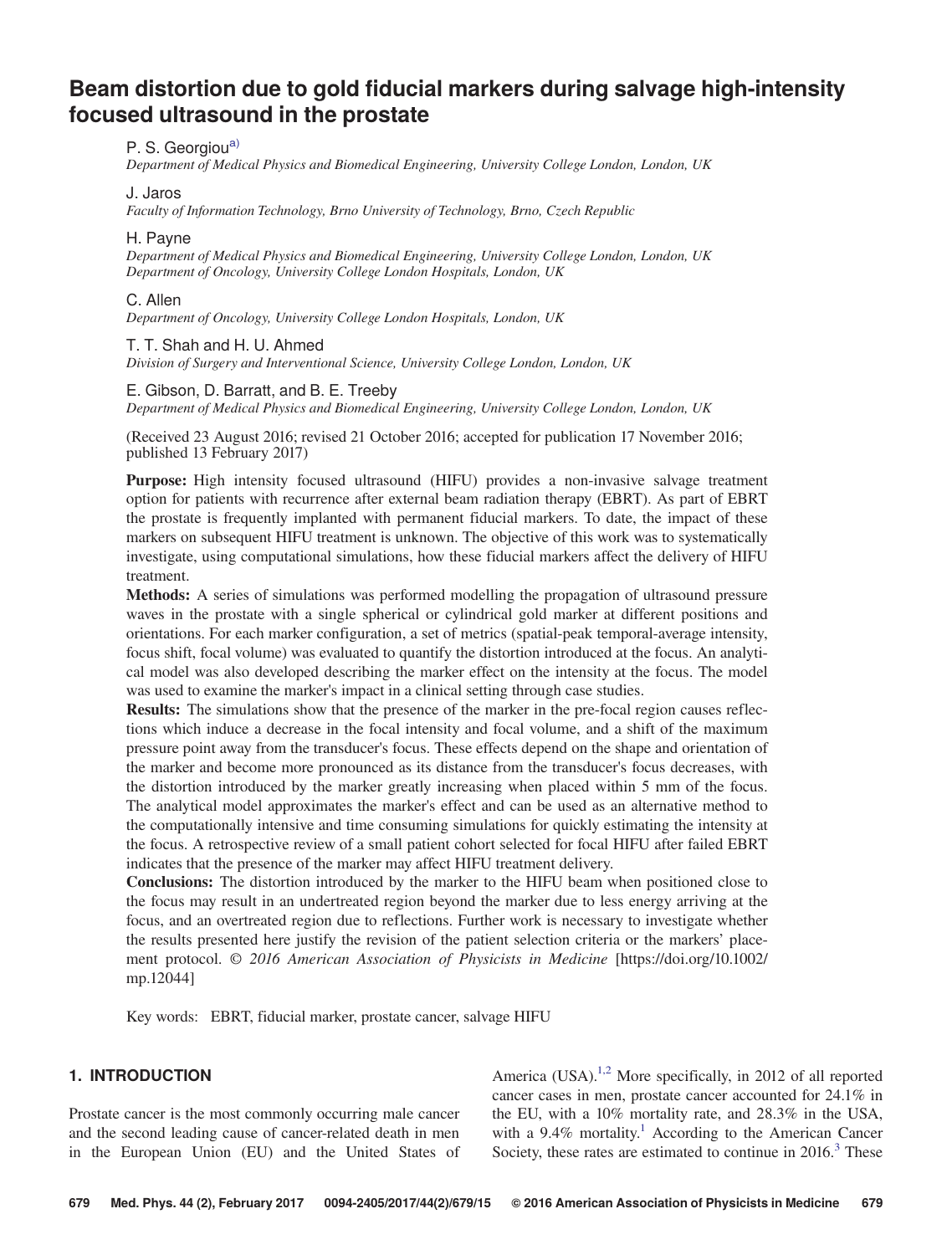figures differ when viewed based on worldwide data, where prostate cancer appears as the second most diagnosed cancer in men with 1.1 million diagnosed cases in 2012 (14.8%) and as the fifth cause of cancer-related death with 307 thousand deaths  $(6.6\%)$ <sup>[1,4](#page-12-0)</sup> Despite the lower incidence and mortality rates from worldwide data, prostate cancer is still one of the major malignancies affecting hundreds of thousands of men each year and improving its diagnosis and treatment is of great importance.

There is a range of available options for treating prostate cancer with some of them having a curative intent and others palliative. Selecting an appropriate therapy depends on several factors, such as the stage of the tumor, biochemical indicators (e.g. prostate specific antigen value), Gleason score, other associated diseases, the patient's age and life expec-tancy, as well as the patient's personal preference.<sup>[5](#page-12-0)</sup> For localized or locally advanced prostate cancer, recommended treatments for primary therapy include active surveillance, radical prostatectomy (RP), external beam radiation therapy (EBRT) and temporary (high-dose rate) or permanent (lowdose rate) brachytherapy (BT) with or without additional EBRT. These treatments may be offered independently or in combination with hormonal therapy (androgen deprivation therapy). In recent years, new minimally invasive modalities have emerged and provide alternative treatment options with the most notable being high intensity focused ultrasound (HIFU) and cryosurgery. $5-7$  $5-7$ 

EBRT is an effective primary therapy option with good sur-vival rates reported.<sup>8–[10](#page-13-0)</sup> It is estimated that  $12-24\%$  of patients diagnosed with localized prostate cancer receive EBRT as a primary treatment.<sup>11,12</sup> Although numbers may differ depending on the definition of failure used, in approximately 30% of these patients their cancer will recur<sup>[8,13](#page-13-0)–16</sup> with some studies reporting even higher rates. $14,17-20$  $14,17-20$  For patients with local recurrence after EBRT, depending on life expectancy and tumor progression, an alternative (salvage) therapy may still be appropriate in order to limit further progression of the disease and metastasis[.14,20](#page-13-0) The four major options for re-treatment available after EBRT failure are salvage RP, salvage BT, salvage cryosurgery and salvage  $HIFU^{15,16,19,21}$  $HIFU^{15,16,19,21}$  $HIFU^{15,16,19,21}$  Amongst these methods, salvage RP is the most established treatment with good oncological outcomes[.15](#page-13-0) However, it is associated with high morbidity, $14-16,18,19,22,23$  $14-16,18,19,22,23$  thus, doctors may be reluctant to recommend it, especially for patients with a short life expectancy.<sup>[14](#page-13-0)–[16,19](#page-13-0)</sup> The other three modalities provide a less invasive alternative, with HIFU offering the least invasive approach.<sup>20</sup>

HIFU has been the subject of many studies indicating its potential as a primary treatment for locally confined prostate cancer. $^{24}$  $^{24}$  $^{24}$  Accurately determining the efficacy of this modality is not easy, especially due to the inconsistency in reporting biochemical failure and due to the absence of long-term oncological outcomes.[25,26](#page-13-0) As a result and despite already being in use in many centers across the world, HIFU is still classified as an experimental treatment, for example, by the European Association of Urologists (EAU).<sup>[6](#page-12-0)</sup> Nonetheless, some studies report encouraging results for primary HIFU

treatment with low mortality rate, high metastasis-free survival rate, and acceptable side-effects comparable to other minimally invasive modalities.<sup>[24,26](#page-13-0)</sup>

Currently, only a limited number of studies report on the efficacy and safety of HIFU as a salvage therapy after failure of EBRT.<sup>[5,15,27](#page-12-0)</sup> Additionally, no prospective randomized tri-als have been reported.<sup>[27](#page-13-0)</sup> Consequently, comparison of HIFU with other conventional salvage modalities is difficult. Most of the published investigations are retrospective studies,[14,17,20,28,29](#page-13-0) with only a few prospective series reported.[5,19,23](#page-12-0) The majority of these studies report good local cancer control, indicating the potential of HIFU as an effective salvage therapy for low- and intermediate-risk patients. In some studies, the rate of complications reported is high, with some adverse effects comparable to the other salvage therapies. This presents a limitation for the use of HIFU as a salvage therapy. $^{23}$  $^{23}$  $^{23}$  However, it is interesting to observe that in those studies where new refined treatment parameters were introduced, dedicated to post-radiation salvage-HIFU treatments, the side-effects were significantly reduced.<sup>14,19,23</sup>

Salvage treatment in a previously irradiated prostate is technically challenging, and higher rates and more severe side effects are expected. However, the positive effect of the new treatment parameters introduced in some of the studies for post-EBRT salvage-HIFU demonstrates that there is significant opportunity for improving both the delivery of salvage-HIFU treatment as well as patient selection. An aspect of salvage HIFU that has been overlooked so far, and which may affect the treatment's safety and efficacy as well as patient selection, is the presence of fiducial markers that are increasingly introduced in the prostate as part of modern imageguided radiotherapy  $(IGRT)$ .<sup>[30,31](#page-13-0)</sup> To the best of our knowledge, there are no studies investigating the effect of these markers on the delivery of salvage-HIFU after EBRT, with the exception of a small number of studies reporting on the effect of permanent BT seeds on HIFU. $^{32,33}$  $^{32,33}$  $^{32,33}$  The purpose of this work was to perform an extensive quantitative investigation of the effect of fiducial markers on the propagation and focusing of the ultrasound (US) waves when the beam path is obstructed by an EBRT fiducial marker.

The fiducial markers are introduced in the prostate in order to improve the accuracy of EBRT. They facilitate the localization of the prostate, enable motion and deformation tracking and act as reference points for distance measurements as well as for registering images obtained from differ-ent imaging modalities.<sup>[30,31,34,35](#page-13-0)</sup> Typically 3 radio-opaque markers are implanted in the prostate before the patient undergoes EBRT planning and remain permanently in the prostate after the completion of the treatment.<sup>36,37</sup> The markers are placed within the prostate gland using a transperineal or transrectal approach with a needle holding one or two markers, under the guidance of transrectal ultrasound (TRUS) in a procedure similar to that of a biopsy.  $36,38$  Although this may differ between hospitals, the markers are typically placed in the prostate base, mid-gland, and apex at a distance of approximately 2 cm from each other and at least a  $15^{\circ}$  angle between any fiducial triplets. $36,39,40$  Consequently, only a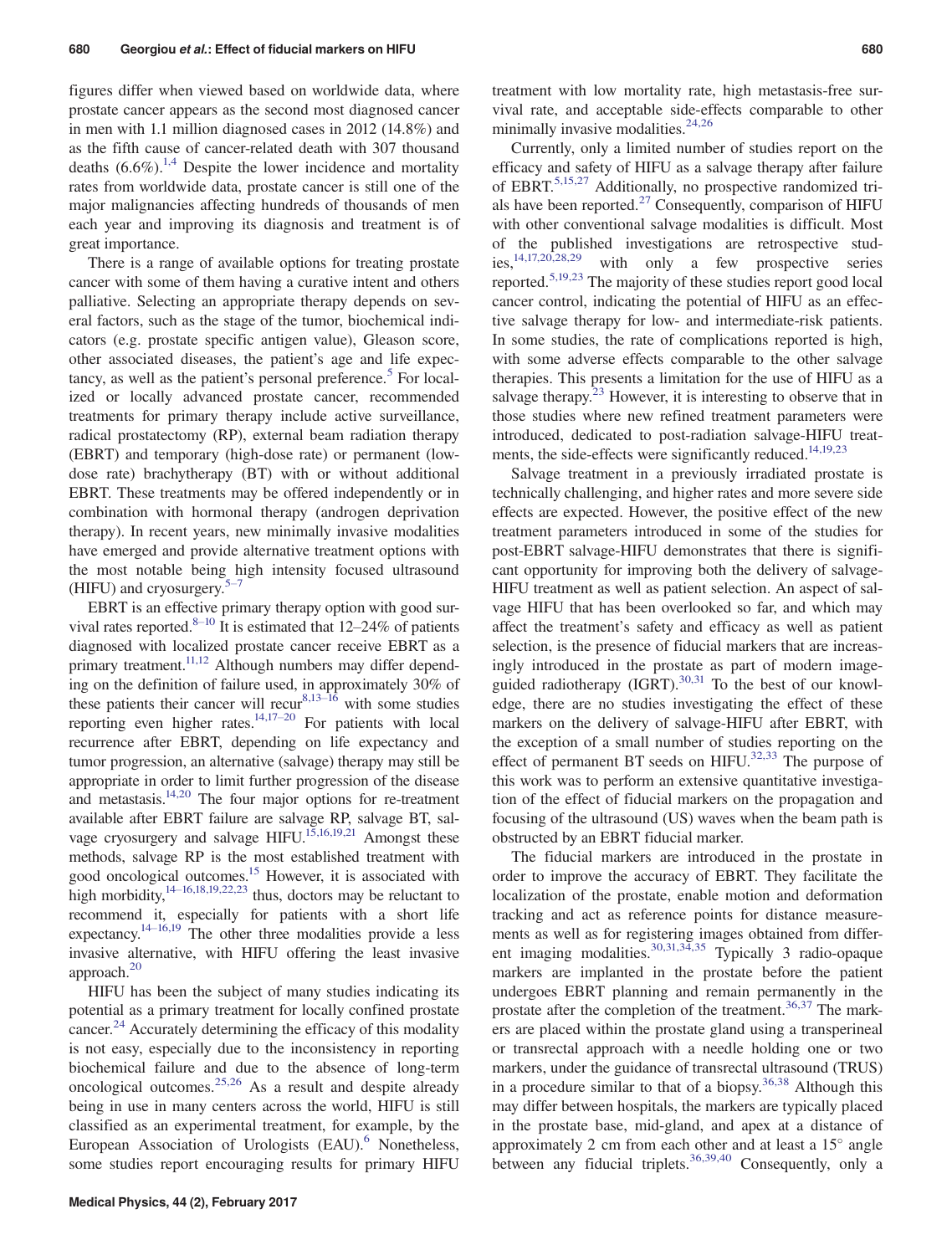<span id="page-2-0"></span>single marker is likely to be encountered by the HIFU beam for any individual sonication.

There is a large range of commercially available markers made from a variety of materials in different shapes and dimensions.<sup>[30,34,35,41](#page-13-0)</sup> The most commonly used markers are made of gold, making them visible in a variety of imaging modalities, and have a cylindrical shape with their surface appropriately shaped to minimize migration.<sup>[30](#page-13-0)</sup> Although less frequent, spherical gold markers are also utilized. $42,43$ <sup>T</sup> These two shapes facilitate their insertion using a needle. More recently, new types of markers have emerged that offer some advantages but have yet to gain wide popularity. There are three notable examples. First, carbon fiducials, which offer better visibility and produce less artefacts on computed tomography (CT) images. Second, metallic coils and strings of markers on an absorbable strand, which may offer better stability and localization since they stretch across the whole gland. Finally, a new family of markers with a transponder built-in to allow wireless tracking of their position in real-time without the need for additional imaging of the prostate.<sup>[30](#page-13-0)</sup>

This work investigates the effect of a single gold marker on the HIFU beam using numerical simulations based on a model of the prostate containing a spherical or cylindrical fiducial. For each marker shape, a series of simulations was performed on a high performance computer (HPC) cluster to evaluate the propagation of the HIFU beam in the prostate when its path is obstructed by a single gold marker. The simulations used the open-source k-Wave<sup>4 $\overline{4,45}$ </sup> toolbox developed by our group for accurate modelling of the propagation of US waves. The simulation results were also used to verify an analytical model developed for approximating the effect of the marker on the intensity at the focus and for identifying a region within which the marker has a significant impact on the focusing. The study was performed in silico for several reasons. First, computer simulations provide an effective and low-cost method for investigating the key factors at play in HIFU therapy delivery in a way that would be impractical, costly, and possibly unethical in patients. Second, simulations give access to a complete characterization of the acoustic field parameters that are not accessible from an experiment. Knowledge of these parameters is critical to understand and quantify the effect of the markers.

# 2. METHODS

# 2.A. Clinical HIFU systems for prostate cancer

There are three approved transrectal HIFU treatment systems dedicated to prostate cancer and one transurethral device currently in clinical trials. The transrectal systems are the Sonablate 500 (SonaCare Medical LLC, Charlotte, NC, USA), the Ablatherm II (EDAP TMS, Vaulx-en-Velin, France), and the Focal One also developed by EDAP TMS. The operation of these systems is based on similar principles. They all deliver the treatment using a probe with an integrated HIFU and imaging transducer, which is used transrectally under US guidance to induce ablation of the tar-geted region.<sup>[24](#page-13-0)</sup> On the other hand, the TULSA-PRO (PRO-FOUND MEDICAL Corp., Toronto, Canada) delivers transurethral ultrasound ablation of prostate cancer under magnetic resonance imaging (MRI) guidance.<sup>[46](#page-13-0)</sup>

The transducer model used in this work nominally followed the specifications of the Sonablate 500 (SonaCare Medical). This system is currently in use at University College London Hospital (UCLH)[.47](#page-13-0) The Sonablate 500 consists of a console, a transrectal probe, and a cooling and degasing module. The transducer is held at the tip of the probe by a motorized system that allows it to move in the longitudinal and transverse direction with a 90 degree treatment window.[48](#page-13-0) The transducer module itself consists of two dualmode (splitbeam) transducers stacked back-to-back capable of both imaging at 6.3 MHz and treatment at 4 MHz. To achieve this dual-mode operation, each side of the transducer consists of two elements: a circular element at its center, dedicated to imaging, surrounded by an annular element, used for treatment. Each side is manufactured with a different curvature resulting in two fixed focal lengths (30 mm and 40 mm) by means of geometric focusing. This allows the whole prostate gland to be treated using a single probe and without the need for electronic beam steering. The current dimensions of the transducer are 22 mm by 30 mm, noting that earlier revisions of the system used a 22 mm by 35 mm transducer. The dimensions of the earlier revision are followed in this work.

During treatment, the ablation is given in blocks and can be applied to the whole gland or focally to only the cancerous lesion within the prostate. The ablated volume is pseudoellipsoidal and its precise location is determined by the focal length of the transducer. For each sonication, the ablated volume is on the order of  $3 \times 3 \times 10$  mm<sup>3</sup>. Multiple sonications with slight overlap move sequentially through the prostate with 3 s 'on' time exposures and 6 s 'off' time exposures. The prostate is divided into six blocks, left and right with corresponding anterior, middle, and posterior blocks. The 40 mm focal length is used for anterior and middle block treatment and the 30 mm probe for posterior block treatment. Tissue destruction is produced by thermal, mechanical, and cavitation effects to produce a clearly demarcated region of coagulative necrosis.

#### 2.B. Simulation setup

The simulations were performed using the open-source k-Wave Toolbox.[44](#page-13-0) This solves a generalized version of the Westervelt equation accounting for the combined effects of nonlinearity, heterogeneous material properties, and acoustic absorption following a frequency power law. The transducer geometry was assumed to be a spherical section with width  $W_t = 22$  mm, length  $L_t = 35$  mm, focal length  $R_t = 40$  mm and without an imaging element included. The simulations were performed using a regular Cartesian mesh and the transducer was defined in the grid as a simplyconnected sphere with a single grid-point thickness truncated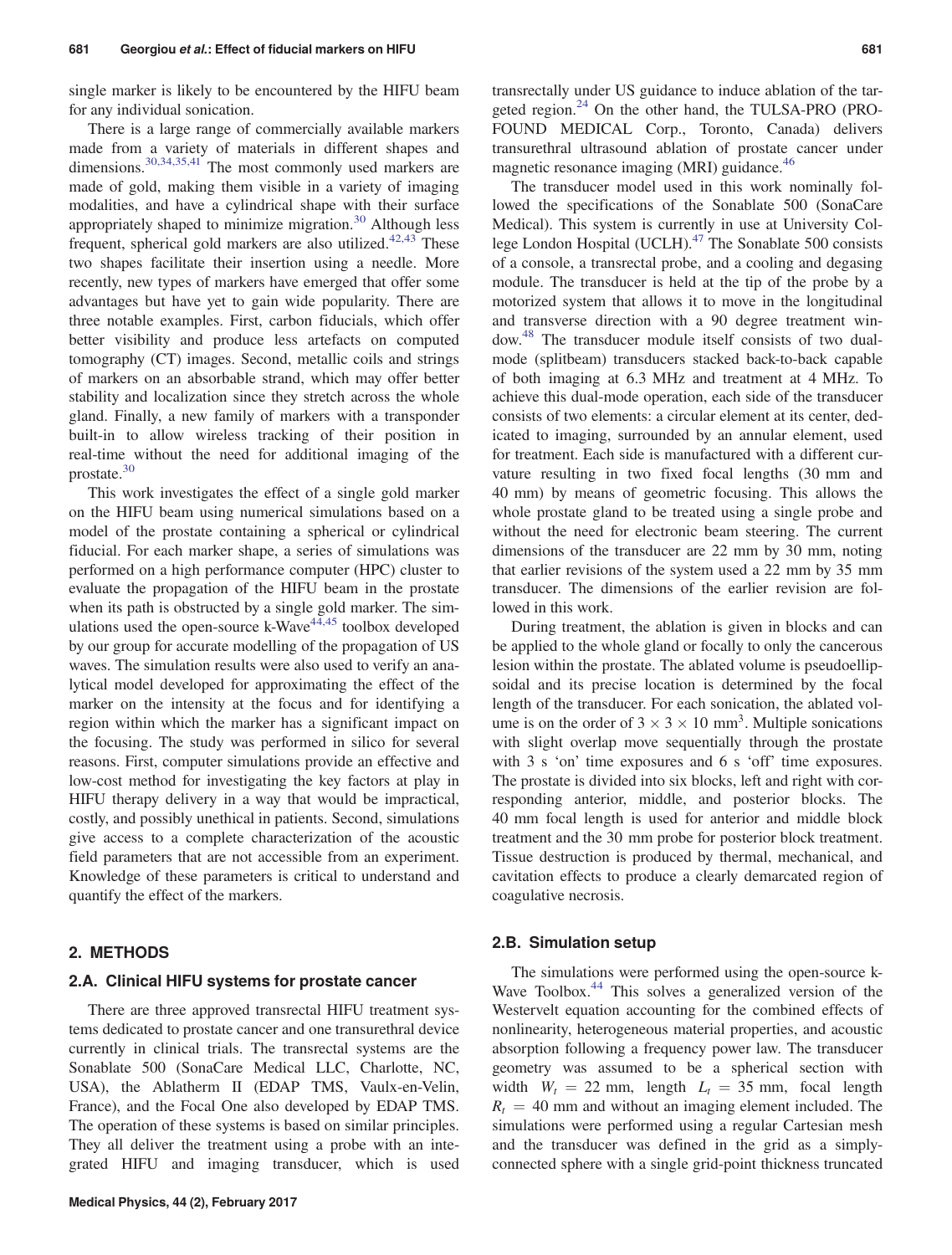<span id="page-3-0"></span>

FIG. 1. The discretized transducer model used in the simulations shown in 3D. [Color figure can be viewed at [wileyonlinelibrary.com\]](https://wileyonlinelibrary.com)

to the appropriate width and height. The discretized transducer model is shown in Fig. 1. The transducer was driven by a  $f_0 = 1/T = 4$  MHz sinusoidal input signal, with surface pressure  $p_0$  given by

$$
p_0 = \sqrt{2I_{\rm av}\rho_0 c_0}.\tag{1}
$$

Here  $\rho_0$  and  $c_0$  are, respectively, the density and sound speed of the background medium and  $I_{\text{av}} = 4 \text{ W/cm}^2$  is the timeaveraged source surface intensity. The value of  $I_{av}$  was selected such that the focal intensity is of the order of magni-tude reported for the Sonablate 500 (1000–2000 W/cm<sup>2</sup>).<sup>[49,50](#page-13-0)</sup>

The total duration of the input signal was 60  $\mu$ s, which was equal to the total simulation time and long enough to ensure the pressure had reached steady-state. To ensure stability, a smaller time step dt was used for the simulations in which a marker was introduced in the grid. $45$  The time step for the homogeneous case (without marker) was given by  $dt = 0.33dx/c_0$ , and for the heterogeneous case (with marker) by  $dt = 0.066dx/c_0$ , where dx is the spatial grid-spacing. As a result, the total number of time steps was 5 times higher for the heterogeneous simulations.

The physical dimensions of the simulation volume were  $(L_x, L_y, L_z) = (44.7, 29.4, 60.0)$  mm. This was discretized to a regular Cartesian grid with dimensions  $(N_x, N_y, N_z)$ , which included a  $L_{\text{PML}} = 20$  grid-points (pt) perfectly matched layer (PML) at either end of each coordinate axis.<sup>[51](#page-14-0)</sup> The grid spacing was uniform along all three coordinate axes and was defined according to  $dx = dy = dz = L_z/(N_z - 2L_{PML})$ . The background medium was assigned the material properties of the prostate (density:  $\rho_0 = 1050 \text{ kg/m}^3$  and soundspeed:  $c_0 = 1578$  m/s), and the spherical or cylindrical volume occupied by the marker was assigned the properties of gold (density:  $\rho_m = 19300 \text{ kg/m}^3$  and sound-speed:  $c_m$  = 3240 m/s). Reference simulations were also performed without the inclusion of a marker in order to record the characteristics of an uninterrupted HIFU beam. Both sets of simulations were nonlinear (nonlinearity parameter:  $B/A = 6.75$ ) and accounted for absorption following a frequency power law of the form  $\alpha_0 f^{y_0}$  where  $\alpha_0 = 0.5$  dB MHz<sup>-y<sub>0</sub></sup> cm<sup>-1</sup> and  $y_0 = 1.1.$ 

## 2.C. Marker placement

To investigate the effect of fiducials on the propagation and focusing of the HIFU beam, each simulation included a single spherical or cylindrical gold marker positioned at different coordinates, with the position of the transducer kept fixed across all simulations. The spherical marker had a 3 mm diameter, whereas the cylindrical had a 3 mm height and 1 mm diameter. The simulated positions for each marker shape are shown in Fig. 2.



FIG. 2. The positions and orientations simulated for (a) the spherical markers with 3 mm diameter and (b)–(d) the cylindrical markers with 1 mm diameter and 3 mm height. The simulated positions are shown superimposed on the maximum pressure field of a homogeneous medium. The markers were placed on the zx plane which includes the transducer's focal-point  $m_f$ , indicated by the star-like marker. The cross-section of the transducer is also indicated at the top of each figure. [Color figure can be viewed at [wileyonlinelibrary.com](https://wileyonlinelibrary.com)]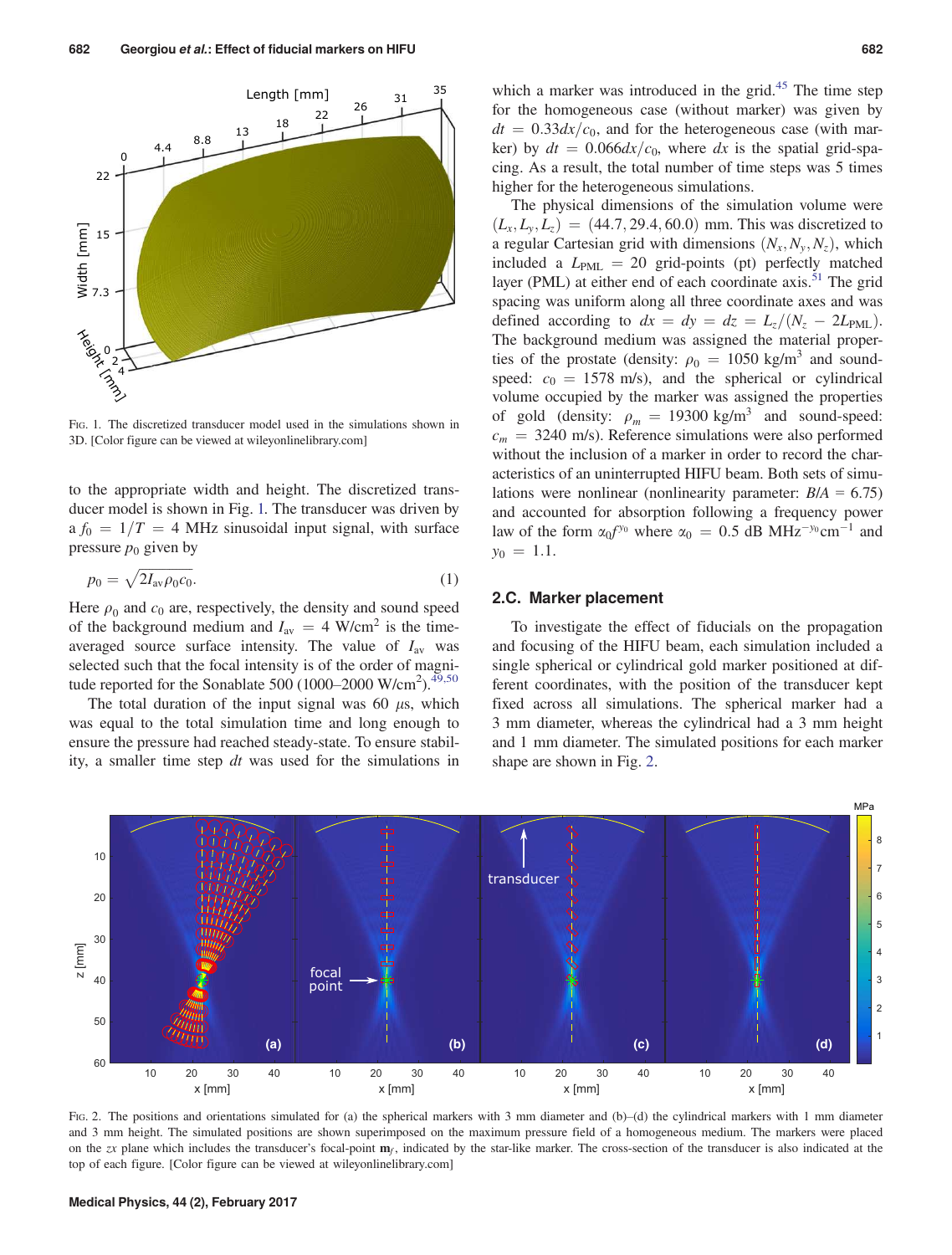<span id="page-4-0"></span>In order to reduce the number of simulations performed, the center positions of the markers were limited to the xz plane at  $y = N_y/2$ . This plane includes the center of the focal region which was expected at approximately  $\mathbf{m}_f = (N_x/2,$  $N_{y}/2$ ,  $|R_{t}/dz|$ , where **m** is a 3-dimensional (3D) vector denoting the coordinates of any point in the grid. If the plane is further divided into four quadrants with the origin at the focal point, the simulated positions were limited to the top-right and bottom-left quadrant as shown in Fig. [2\(](#page-3-0)a). The choice of limiting the tested marker positions into two quadrants on a single plane was based on the assumption that any observed effect will be approximately symmetric about the beam axis. Both types of markers were positioned radially along the axes connecting the focal point to the transducer. The distance between markers along each axis, as well as the angle between successive axes, were kept constant. Hence, the markers can be grouped either with respect to the angle of the radial axis from the beam axis (see Fig. [5](#page-7-0)(f) inset), or with respect to their distance from the focal-point (see Fig. [5\(](#page-7-0)c) inset).

#### 2.D. Quantifying marker effect

To systematically evaluate the effect of a single marker on the focusing of the HIFU beam, four metrics were selected and evaluated using the simulation results for each marker position. These metrics were later compared to the corresponding quantities obtained from a homogeneous simulation without a marker.

The first quantity evaluated was defined to measure how much the focus has shifted from its intended position. Let  $m_{ref}$  denote the coordinates of the maximum-pressure point extracted from a homogeneous simulation without a marker. This point will be referred as the focal-point, or simply the focus. Let also  $m_{\text{max}}$  denote the coordinates of the maximumpressure point extracted from a heterogeneous simulation with a marker. Then, the focus-shift was calculated using

$$
d_{\text{shift}} = \|\mathbf{m}_{\text{max}} - \mathbf{m}_{\text{ref}}\| \tag{2}
$$

which is the Euclidean distance between  $m_{\text{max}}$  and  $m_{\text{ref}}$ .

The next set of metrics were based on the spatial-peak temporal-average (SPTA) intensity  $(I<sub>spta</sub>)$ . For each simulated marker position, this quantity was evaluated both at the coordinates of the homogeneous focus  $(m_{ref})$  and the coordinates of the maximum-pressure point  $(m_{max})$ . The two scalar values  $(I_{\text{spta}}(\mathbf{m}_{\text{ref}}) \equiv I_{\text{focus}}$  and  $I_{\text{spta}}(\mathbf{m}_{\text{max}}) \equiv I_{\text{max}}$  were obtained using

$$
I_{\rm spta}(\mathbf{m}) = \frac{1}{nT} \int_0^{nT} \frac{p^2(\mathbf{m}, t)}{\rho_0 c_0} dt
$$
 (3)

where  $p(\mathbf{m}, t)$  is the pressure time series at the coordinates of the maximum-pressure point  $(m = m_{max})$  or the focus  $(m = m_{ref}), n \ge 1$  is a positive integer and T is the period of the driving frequency. Evaluating Eq.  $(3)$  at  $m_{ref}$  for a homogeneous simulation gives the SPTA intensity of an uninterrupted beam denoted as  $I_{\text{hom}}$ . Comparison of  $I_{\text{focus}}$  and  $I_{\text{max}}$ with  $I_{\text{hom}}$  provides an indication of how much energy is redistributed due to the presence of the marker. It is noted that henceforth intensity will always refer to SPTA intensity.

Finally, to measure how the size of the focal region changes when the marker is included compared to the homogeneous simulation, the  $-6$  dB focal volume was calculated for each simulation. This was obtained using

$$
V_f = N \, dx \, dy \, dz \tag{4}
$$

where N is the number of voxels for which  $I_{\text{spta}}(\mathbf{m})$  was greater than 50% of  $I_{\text{max}}$  (the maximum intensity for that simulation). As the reference intensity changes for each simulation, this metric does not give a direct indication of the ablation volume. However, taken together with  $I_{\text{max}}$ , it provides a useful indication of the volume over which the acoustic energy is distributed.

The focusing metrics were evaluated using the final five cycles of the pressure time-series and excluded the pressure time-series recorded within the marker volume. In order to reduce the size of the output from each simulation, the pressure time-series was recorded within a sub-region of the grid (see Table I) centered at the focal-point of the transducer  $(m_{ref})$ . Even with this restriction in place, the output file size was approximately  $0.5$  TB per simulation.

TABLE I. Computational cost in terms of memory and simulation time associated with each grid-size.

|                                      | Homogeneous simulations |                             |                            |                                 | Heterogeneous simulations |                           |                            |                                 |
|--------------------------------------|-------------------------|-----------------------------|----------------------------|---------------------------------|---------------------------|---------------------------|----------------------------|---------------------------------|
| Grid-size $(pt3)$                    | RAM <sup>a</sup> (GB)   | Input <sup>b</sup> ( $MB$ ) | Output <sup>b</sup> $(GB)$ | Time <sup>c</sup><br>(dd:hh:mm) | RAM <sup>a</sup> (GB)     | Input <sup>b</sup> $(GB)$ | Output <sup>b</sup> $(GB)$ | Time <sup>c</sup><br>(dd:hh:mm) |
| $S_1 = 384 \times 256 \times 512$    | 10.5                    | 2.9                         | 0.7                        | 00:00:10                        | 11.9                      | 4.1                       | 2.0                        | 00:00:39                        |
| $S_2 = 768 \times 512 \times 1024$   | 37.2                    | 20.3                        | 8.5                        | 00:02:06                        | 48.5                      | 28.3                      | 30.3                       | 00:10:16                        |
| $S_3 = 1152 \times 768 \times 1536$  | 108.4                   | 70.0                        | 37.1                       | 00:12:01                        | 141.7                     | 95.8                      | 144.9                      | 02:13:23                        |
| $S_4 = 1536 \times 1024 \times 2048$ | 246.4                   | 165.2                       | 108.4                      | 01:16:07                        | 331.9                     | 225.9                     | 445.9                      | 08:11:38                        |
| $S_5 = 2304 \times 1536 \times 3072$ | 830.7                   | 554.6                       | 508.7                      | 06:19:51                        |                           |                           |                            |                                 |

<sup>a</sup>Random access memory (RAM) requirements at each grid-size. MB =  $2^{20}$  bytes, GB =  $2^{30}$  bytes.

<sup>b</sup>Size of the input and output files of the simulation. At  $S_1$  the pressure is recorded in the output within a 96  $\times$  96  $\times$  192pt<sup>3</sup> volume. These dimensions increase proportionally to the grid-size, except from  $S_5$  where a smaller volume was used.

cTime required for completing a single simulation. May vary depending on the HPC's workload. (dd:hh:mm) = (days:hours:minutes).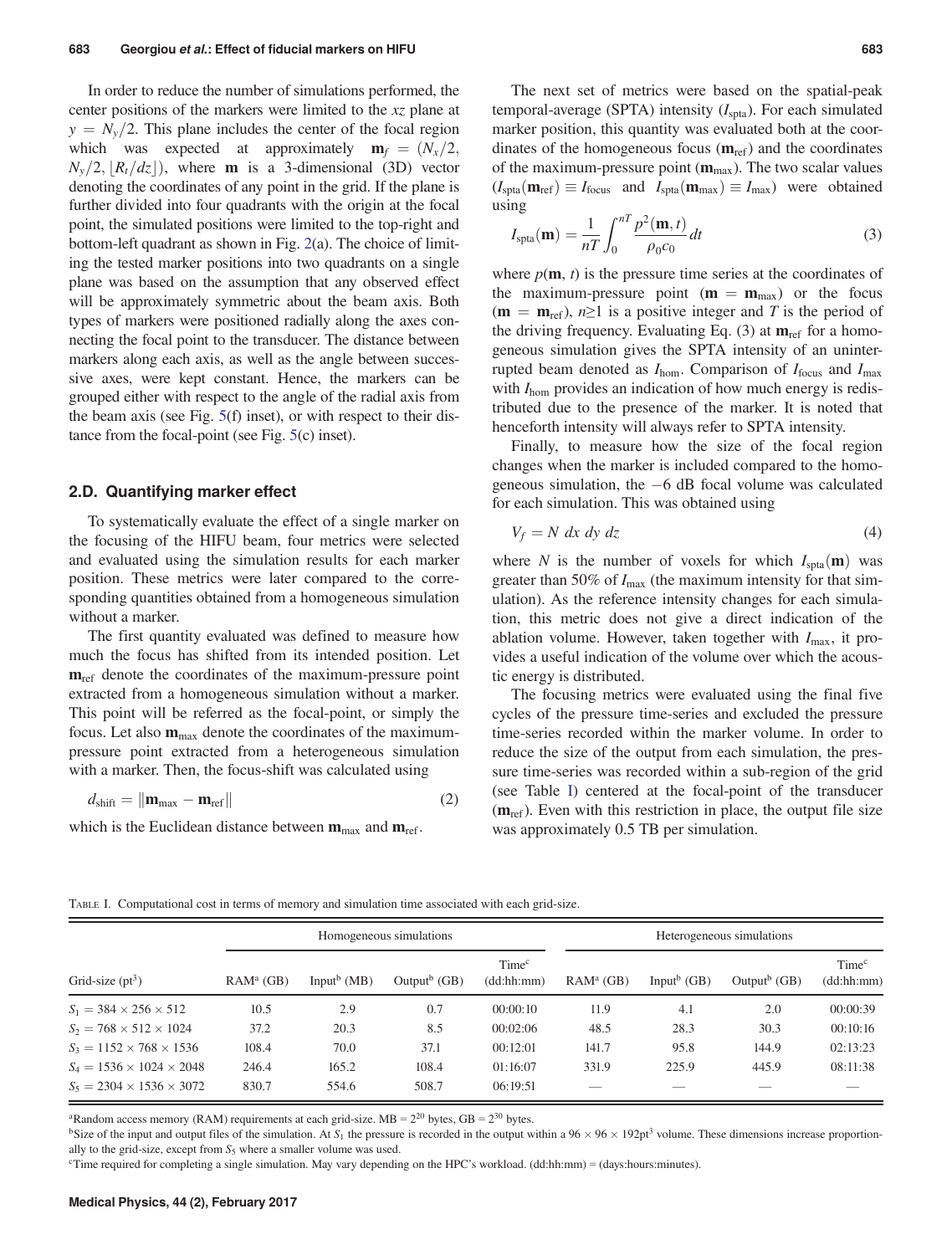#### 2.E. Convergence test for grid-size selection

The grid-size required for the simulations was established using a convergence test. In particular, because of nonlinear wave propagation, some of the energy from the fundamental frequency of the driving signal is shifted to higher harmonics. For these harmonics to be captured by the model, the physical domain must be appropriately discretized. For the numerical method used, waves can be accurately propagated close to the Nyquist limit of two grid-points per minimum wavelength. However, the energy at higher frequency harmonics is not known a priori. As a result, the choice of the grid-size will determine the number of harmonics that can be represented on the grid and thus the accuracy with which the nonlinearity is captured. On the other hand, increasing the grid-size translates to higher computational requirements in terms of memory and simulation time. Therefore, the selected grid-size was a compromise between the number of supported harmonics and the associated computational cost.

To determine the appropriate grid-size, homogeneous and heterogeneous simulations were performed at increasing grid dimensions. The configuration of these simulations was as described in Section [2](#page-2-0), with the heterogeneous simulation including a single spherical gold marker between the focal-point and the transducer at (0,0,8) mm. Here, the marker position is reported with respect to the coordinates of the focal point. The grid-sizes tested are shown in Table [I,](#page-4-0) noting that a heterogeneous simulation at  $S_5$  was not performed due to the extremely high memory requirements (> 1 TB of RAM). The physical dimensions of the simulated domain were kept constant as described in Section 2.B. For each simulation the five final cycles of the pressure were extracted at the focal-point. The pressure time-series was then used to evaluate the frequency spectrum and the intensity at the focal-point. The results from the homogeneous convergence test are presented in Fig. 3 (analogous behavior was observed for the heterogeneous set of simulations).

As shown in Fig. 3, by increasing the grid-size, a higher number of harmonics is supported and the effects of nonlinear propagation are more accurately captured. At the lowest grid-size  $S_1$  only the fundamental frequency is supported, thus, the pressure waveform is a pure sinusoid but with a reduced amplitude. As the grid-size increases, the higher frequencies supported capture the nonlinear steepening of the wave and the amplitude of the pressure waveform increases. As the grid-size increases the pressure waveform also converges. Beyond the 6th harmonic (24 MHz), which is close to the maximum frequency supported by  $S_4$ , the amplitude of the higher harmonics becomes extremely small in comparison to the fundamental frequency. Also, the intensity at  $S_5$  changes only by 1.79% from its value at  $S_4$ . On the other hand, the computational cost increases dramatically when switching to  $S_5$  ( $\sim$  7 days vs.  $\sim$  2 days) making multiple simulations impractical even on the large computing cluster used for this study. Having in mind the trade-offs described here, the remaining simulations were performed at  $S<sub>4</sub>$ . It is noted that, with more than 10 billion grid points, the simulation at  $S_5$  is one of the largest ultrasound simulations of its kind performed to date. $52$ 



FIG. 3. Results of the convergence test performed in a homogeneous medium for selecting the appropriate grid-size of the simulations. The first row [(a), (c), (e) and  $(g)$ ] shows the pressure time series at the focal-point and the second row  $[(b), (d), (f)$  and  $(h)]$  shows the respective frequency spectrum for each time series together with the SPTA intensity calculated using the time series. Each pair of plots compares the time and frequency response at a lower grid-size with the respective response at the highest grid-size  $S_5$  simulated in this study. The grid dimensions are detailed in Table I. The vertical dotted lines indicate the maximum supported frequency at the corresponding grid-size. As the grid-size increases, a higher number of harmonics is supported and the effects of non-linear propagation are more accurately captured by the model. [Color figure can be viewed at [wileyonlinelibrary.com\]](https://wileyonlinelibrary.com)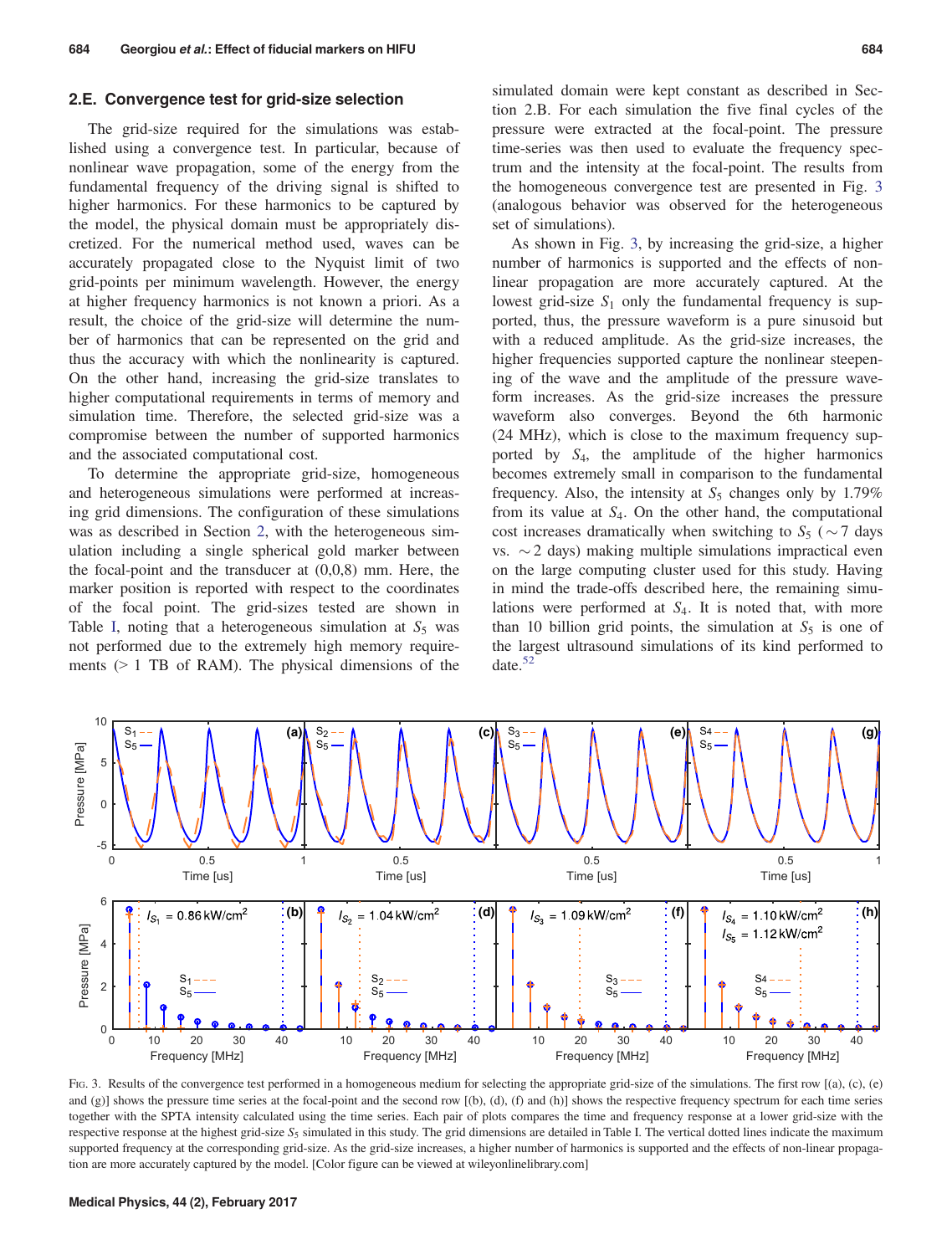#### <span id="page-6-0"></span>2.F. Simulation deployment

The simulations were performed using the MPI version of k-Wave $52,53$  on the IT4Innovations' Salomon HPC based at the National Supercomputing Center at VSB-Technical University of Ostrava in the Czech Republic. The actual hardware utilized for each simulation comprised of 144 cores and 768 GB of RAM (6 nodes with two Intel Xeon E5-2680v3 processors, each equipped with 24 cores and 128 GB RAM, interconnected by a 7D Enhanced hypercube Infiniband network). For the  $S_5$  simulation, 9 nodes were utilized. Table [I](#page-4-0) summarizes the memory and simulation-time requirements for a single homogeneous and heterogeneous simulation at each grid-size. At  $S_4$ , the output of a single heterogeneous simulation was 445.9 GB. With a total of 143 marker positions tested, the simulations generated  $\sim 63$  TB of output data and required  $\sim$  5 million core-hours to run. After the completion of the simulations, the output data was processed in Matlab to evaluate the various metrics quantifying the effect of the marker as described in Section 2.D.

# 3. SIMULATION

A total of 143 marker positions were simulated: 113 with a spherical marker and 30 with a cylindrical marker at three orientations. Figure 4 provides a visual description of the simulations performed to determine the marker effect on the HIFU beam. Figure 4(a) shows the maximum pressure field as recorded across the whole domain when the HIFU beam propagates in a homogeneous medium. The inset is a visualization of the  $-6$  dB focal volume. The metrics extracted from this simulation serve as a reference for comparison to assess how placing a marker in the path of the beam deteriorates the focusing. Figure 4(b)–4(d) demonstrate how the maximum pressure field and the focal volume changes when a marker is introduced and gradually moved away from the focal-point. Figure 4(b) shows the dramatic effect of the marker when placed very close to the focal-point, while Figs. 4(c)–4(d) illustrate how the marker effect decreases as its distance from the focal-point increases. Finally, Fig. 4(d) shows that beyond a certain distance, focusing is re-established with the marker effect becoming less pronounced.

The metrics extracted for each marker position can be used to quantitatively study the marker's effect. Figures [5](#page-7-0) and [6](#page-7-0) show the evaluated metrics for the spherical and cylindrical gold markers respectively. For both sets of plots, the metrics are plotted along the axes connecting the focal-point to the transducer. The metrics are plotted with respect to the distance of the marker from the focal-point, with the positive direction indicating that the marker is positioned toward the transducer.

Figures [5\(](#page-7-0)a) and [5\(](#page-7-0)b) show how the intensity (which is proportional to the rate of heat deposition) changes with marker position at the maximum-pressure point  $(m<sub>max</sub>)$  and at the focus  $(m_{ref})$ , respectively. When the spherical marker is positioned very close to the focus, the intensity reduces dramatically. However, as the marker moves away from the focalpoint and towards the transducer, the intensity increases. As an indication, at 11.5 mm and 8.5 mm the intensity at the focal-point is reduced by 10% and 20% respectively. Moving the marker further away from the focus, both intensities continue to gradually increase and eventually converge to approximately  $I_{\text{hom}}$ , indicating that focusing has been re-established fully.

A slightly different behavior is observed when the marker is positioned at exactly the focus  $(m_{ref})$  of the transducer. It is clear from Fig. [5](#page-7-0)(b) that practically no energy reaches the intended focal position. On the other hand, Fig. [5\(](#page-7-0)a) shows that the maximum intensity more than doubles due to the reflections caused by the marker, which redirect the energy to the pre-focal region. This is due to the large impedance difference between the background medium (prostate) and the



FIG. 4. Maximum pressure field of (a) a homogeneous simulation and (b)–(d) three heterogeneous simulations for three marker positions. The insets have dimensions  $3\times3\times8$  mm and are visualizations of the  $-6$  dB focal-volume (dashed outline) evaluated using Eq. (4) and the spherical marker (solid-line circle). For each marker position, the metrics in Section 2.D. were evaluated and compared with the corresponding reference values of the homogeneous simulation. When the marker is inside the region indicated by the dashed line, the intensity at the focus drops by more than 30%. [Color figure can be viewed at [wileyonlinelibrary.com](https://wileyonlinelibrary.com)]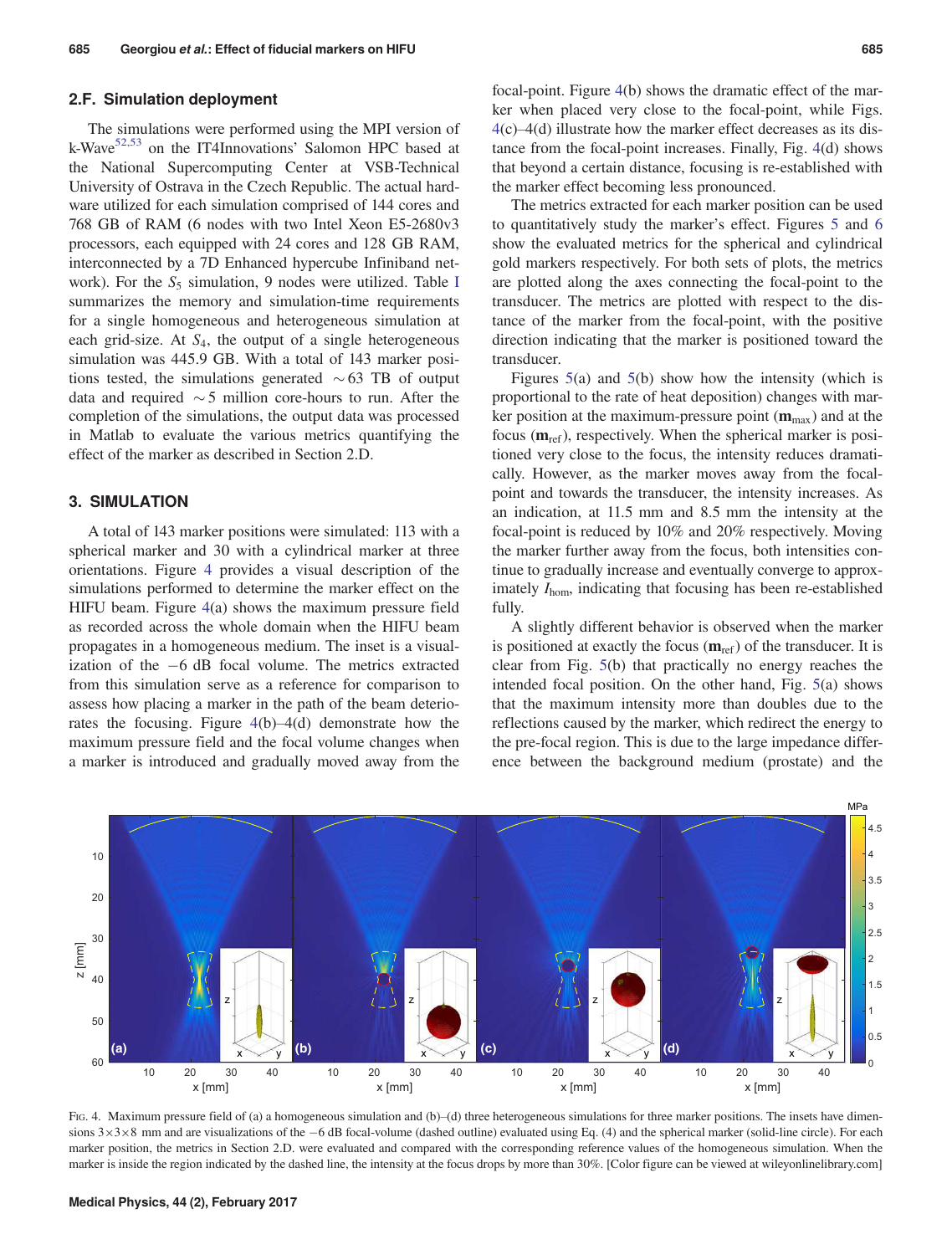<span id="page-7-0"></span>

FIG. 5. Metrics quantifying the effect on the HIFU beam of a 3 mm gold spherical marker. All the metrics, except in (c), are plotted with respect to marker distance from the focus, with each curve corresponding to one of the radial axes shown in the inset of (f). The horizontal dotted line corresponds to the respective metric value obtained from a homogeneous simulation. (a) and (b) show respectively the intensity evaluated using Eq. (3) at the maximum-pressure point  $(m_{max})$  and at the focus  $(m_{ref})$ , with the solid-line in (b) showing the intensity as predicted by the geometric model in Eq. (5). (d) shows how the distance between  $\mathbf{m}_{\text{max}}$  and  $\mathbf{m}_{\text{ref}}$  changes as calculated with Eq. (2). (e) is the focal-volume with marker position as given by Eq. (4) and (f) is the ratio between the second  $(V_2)$  and first  $(V_1)$  largest volumes in the focal region. Finally, (c) shows the intensity at the focus but plotted against the angle ( $\theta$ ) between the central radial axis and the axis on which the marker lies. Here, each curve corresponds to the group of markers at a constant distance from the focus as indicated in the inset. [Color figure can be viewed at [wileyonlinelibrary.com](https://wileyonlinelibrary.com)]



FIG. 6. Metrics quantifying the effect on the HIFU beam of a  $3\times1$  mm gold cylindrical marker at different orientations. All the metrics, are plotted with respect to marker distance from the focus, with each curve corresponding to one of the orientations shown in the inset of (b). The horizontal dotted line corresponds to the respective metric value obtained from a homogeneous simulation. (a) is the intensity at the focus  $(\mathbf{m}_{\text{ref}})$  given by Eq. (3), with the solid-lines showing the intensity as predicted by the geometric model in Eq. (5) for each orientation. (b) is the change in the distance between  $\mathbf{m}_{\text{max}}$  and  $\mathbf{m}_{\text{ref}}$  evaluated using Eq. (2) and (c) is the focal-volume with marker position as given by Eq. (4). [Color figure can be viewed at [wileyonlinelibrary.com](https://wileyonlinelibrary.com)]

marker (gold), which results in a high reflection coefficient  $(R = 0.91)$ . When the marker is gradually shifted in the negative direction, the intensity at the maximum  $I_{\text{max}}$  and the focus  $I_{\text{focus}}$  quickly converge to the homogeneous value  $I_{\text{hom}}$ with no significant reflections observed beyond approximately  $-4$  mm.

Figure 5(d) illustrates the effect of the marker on the position of the maximum pressure  $(m_{max})$  relative to the focal-point  $(m_{ref})$ . When the marker is positioned at a distance between  $-4$  mm and 8 mm from the focal-point, a shift in the focus is observed of up to approximately 5.5 mm. The distortion caused by the marker can also be observed by looking at the variation in the size of the focal volume in Fig. 5(e) and the insets in Fig. [4](#page-6-0). When the marker is placed at a distance from the focus between  $-4$  mm and 8 mm, the focal volume decreases as its position moves closer to the focal-point, indicating its negative effect on the beam. The markers placed along the four outer radial axes seem to diverge from this behavior. As those markers move towards the focus from the positive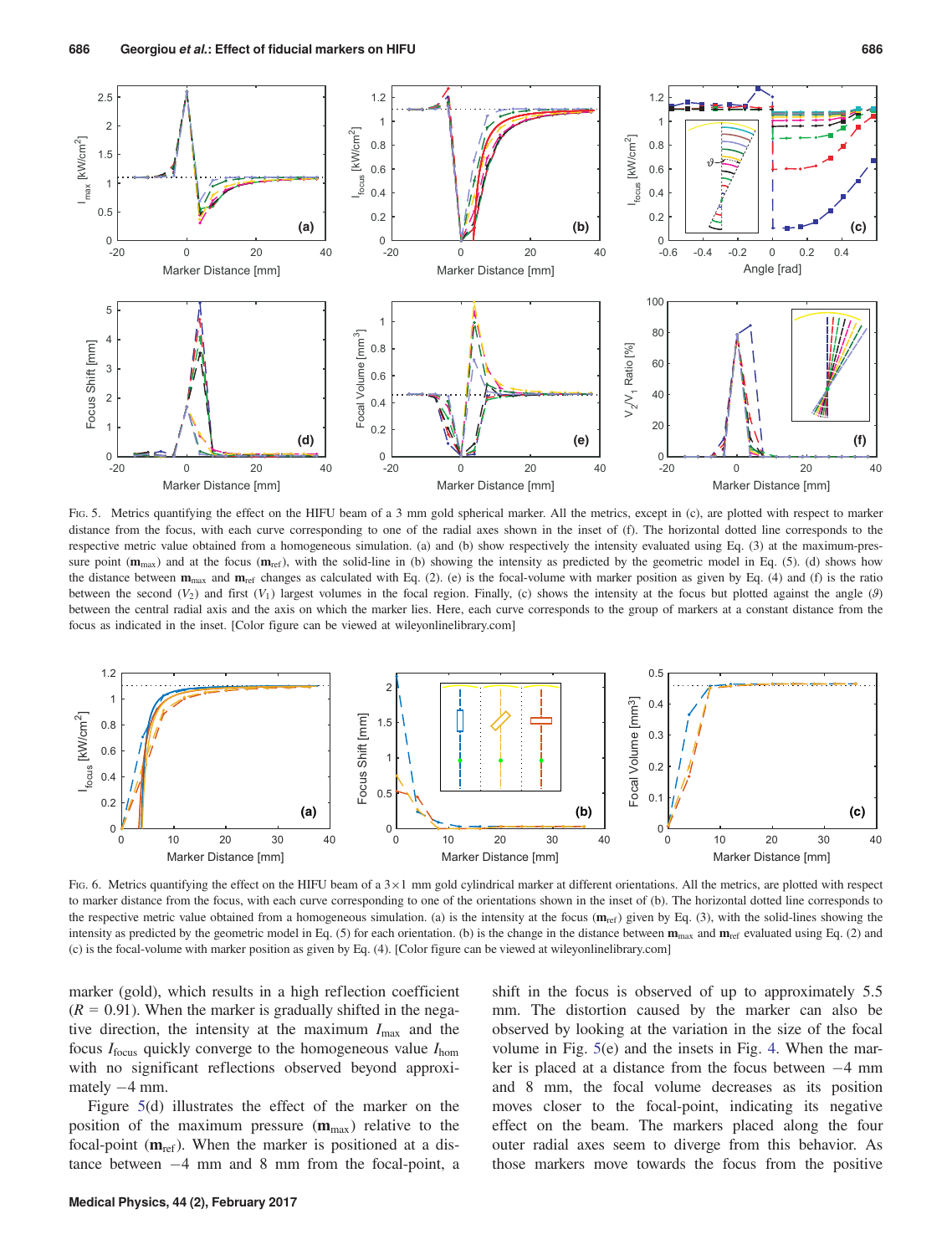direction, the decrease in focal volume is first preceded by a sharp increase. This is likely due to refocusing caused by reflections and diffraction around the marker. Moving the marker beyond  $-4$  mm and 8 mm causes the focal volume to gradually converge back to its homogeneous value, indicating that focusing is re-established.

Placing the marker close to the focus also causes the focalvolume to split from a single region [Fig. [4](#page-6-0)(a)] into multiple smaller volumes of high pressure [Fig. [4](#page-6-0)(b)], which may induce heating at undesired locations. Figure [5\(](#page-7-0)f) shows the ratio between the second  $(V_2)$  and first  $(V_1)$  largest connected components of the  $-6$  dB volumes for each marker position. The ratio between the two volumes increases as the marker is positioned closer to the focus. When the marker is placed away from the focal-point the size of  $V_2$  reduces to zero demonstrating that any secondary regions of high pressure are eliminated.

Figure [5](#page-7-0)(c) offers an alternative perspective on the effect of the marker on the intensity at the focus. In this case, the markers are grouped together with respect to their distance from the intended focus. Therefore, each curve corresponds to a fixed distance from the focus. The intensity is plotted with respect to the angle between the  $z$ -axis passing through the focus and the radius connecting the center of the marker with the focus. The markers outside the HIFU beam are denoted with squares whereas those inside the beam are denoted with dots. This plot shows that, as long as the marker is positioned inside the HIFU beam, its effect on the intensity remains approximately the same when its distance from the intended focus is kept constant. The figure also demonstrates the large reduction in intensity due to the markers closer to the focus (positive angles), however, as the angle increases, their effect on the intensity reduces since they move outside the HIFU beam. For the markers beyond the focus (negative angles), a small increase in intensity can be seen which reduces as their distance from the focus increases in the negative direction. The analogous behavior is observed for the focus shift and focal volume.

To investigate the effect of marker shape, another set of simulations was performed using a single gold cylindrical marker. A total of 30 simulations were executed: 10 marker positions were simulated along the z-axis passing through the focal-point with 3 orientations for each position as shown in Fig. [2\(](#page-3-0)b)–2(d). The orientation in Fig. [2\(](#page-3-0)b) is the most likely to be encountered in practice because of the procedure with which the markers are inserted. The simulations were restricted to a single radial axis in order to limit the number of simulations executed. This restriction was justified based on the observation that the effect of the spherical marker remains constant at a fixed distance from the focal-point as demonstrated in Fig. [5\(](#page-7-0)c).

For each position of the cylindrical marker, the same set of metrics were calculated. Comparison of the plots in Fig. [6](#page-7-0) with the corresponding plots in Fig. [5](#page-7-0) suggests that the cylindrical marker distorts the HIFU beam in the same manner as the spherical marker. Namely, as the marker moves closer to

the focal-point, the intensity and focal-volume decrease while the shift in the focus increases. It is also interesting to observe that marker orientation has an effect. For example, in terms of the intensity at the focal-point, the orientation parallel to the beam's axis has the smallest impact since the surface area encountered by the wave is the smallest, but it has the largest focus shift since the maximum pressure point occurs close to the base of the marker furthest from the focus. For the remaining two orientations, the metrics in Fig. [6](#page-7-0) vary in a

### 4. GEOMETRIC MODEL

the HIFU beam being similar.

The results discussed above suggest that the distortion introduced by the marker is dominated by strong reflections. This is not surprising due to the large density difference between the background medium and gold, which results in a high reflection coefficient at the interface of the two materials. Additionally, the impact of the different marker orientations suggests a dependence on the surface area of the marker encountered by the wave. Based on these observations and with the aim of providing a faster and more efficient method for estimating the effect of different markers, a simple analytical model was derived which evaluates the focal intensity by considering the effect of a single marker.

similar manner. This is likely due to their projected areas on

Figure [7](#page-9-0) defines the various parameters of the model assuming a spherical marker. More specifically, it shows the HIFU beam of the geometric model (solid-yellow line), whose size is determined by the focal length of the transducer  $R_t$ , its width  $W_t$  and its length  $L_t$ . Figure [7](#page-9-0) also shows a cross-section of the beam with a spherical-strip shape (solidgreen line), which is tangential to the point on the marker furthest from the focus. The cross-section has a length  $L_w$  and width  $W_w$  with a radius  $R_w$ . The circle indicates a cross-section of the spherical marker with diameter  $d$  and its center at a distance  $r$  from the focal-point. It is noted that, although a spherical marker is considered as an example here, the model can be adapted to any other shape.

With reference to Fig. [7,](#page-9-0) let  $I_{\text{hom}}$  denote the intensity at the focal-point of an uninterrupted beam (evaluated from a homogeneous simulation),  $A_w$  the total area of the beam's cross-section and  $A_m$  the projected area of the marker on the cross-section (red-solid line). Then, the intensity at the focus  $(m_{ref})$  when the beam is obstructed by a marker is approximately given by

$$
I_{\text{focus}} \approx I_{\text{hom}} \left( 1 - \frac{A_m}{A_w} \right). \tag{5}
$$

The values of  $A_m$  and  $A_w$  vary according to the distance of the marker from the focal-point. Additionally,  $A_m$  changes depending on the marker's shape and its orientation. Thus, evaluating Eq. (5) requires a single homogeneous simulation to obtain  $I_{\text{hom}}$  and then calculation of the areas  $A_m$  and  $A_w$ . This is a significant improvement in terms of computation time since, after obtaining  $I_{\text{hom}}$  from a single homogeneous simulation, the time required for evaluating Eq. (5) is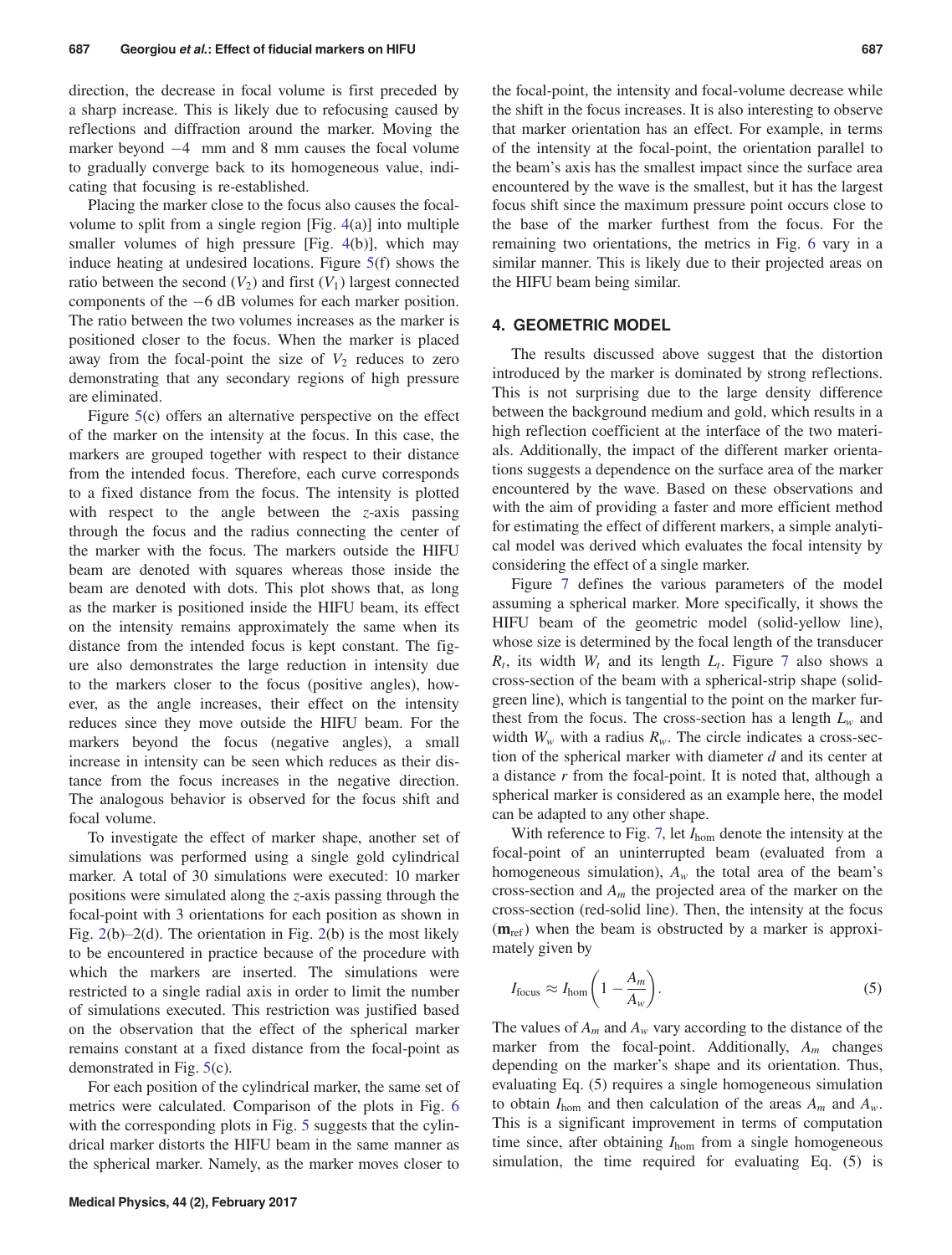<span id="page-9-0"></span>

FIG. 7. The parameters of the geometric model defined in Eq. (5) assuming a spherical marker. The parameters are shown on (a) the  $xz$ , (b) the  $yz$  and (c) xy planes. [Color figure can be viewed at [wileyonlinelibrary.com\]](https://wileyonlinelibrary.com)

negligible compared to simulations. The model omits wave propagation due to diffraction or refraction and accounts only for perfect reflection. It also assumes that the energy lost only depends on the shape of the marker, its distance from the transducer's focus and the shape of the cross-section of the beam tangential to the marker.

The total area of the beam's cross-section  $A_w$  can be approximated as the area of a sector of a spherical strip

$$
A_w = \theta R_w W_w \tag{6}
$$

where  $\theta$  is the angle defining the sector of the strip in radians,  $W_w$  is the width of the strip and  $R_w$  is the radius of the sphere on which the strip lies. As shown in Fig. 7, in this example  $heta = 2 \arcsin(L_t/(2R_t))$  and  $R_w = r + d/2$ , since a

$$
A_w = \frac{2W_t(r + d/2)^2 \arcsin(L_t/(2R_t))}{R_t}.
$$
\n(7)

Calculating  $A_w$  for a different marker shape only requires obtaining a value for  $R_w$  with the rest of the steps remaining unchanged.

For a spherical marker, its projected area  $A_m$  on the tangential cross-section of the beam, as indicated in Fig. 7 (redsolid line), has a spherical-cap shape whose surface area is given by

$$
A_m = 2\pi R_w h_c \tag{8}
$$

where  $R_w$  is the radius of the sphere on which the spherical cap lies and  $h_c$  is the cap's height. In this example,  $R_w = r + d/2$  as explained above and  $h_c = R_w - R_w$  $\cos \phi$ , where  $\phi = \arcsin(d/(2r))$ . Substituting in Eq. (8) then gives

$$
A_m = 2\pi \left( r + \frac{d}{2} \right)^2 \left[ 1 - \cos \left( \arcsin \left( \frac{d}{2r} \right) \right) \right].
$$
 (9)

Analogous arguments hold for evaluating the projected area  $A_m$  for the cylindrical marker, or any other marker shape.

The effect of both the spherical and cylindrical marker on the intensity at the focal-point as predicted by Eq. (5) is compared with the simulation results in Figs. [5](#page-7-0)(b) and [6](#page-7-0)(b) respectively (denoted by the solid-lines). To quantify the agreement of the model with the simulated intensity at the focus  $(I_{\text{focus}})$ , the root-mean-square relative error (RMSRE) was evaluated along the beam axis to which the other axial responses converge to and it is shown in Table II. The model slightly underestimates the marker's effect and becomes less accurate for marker positions closer to the focus, but overall it confirms the assumption that

TABLE II. Exclusion zone radius evaluated using the geometric model defined in Eq. (5) for different types of markers and orientations.

| Marker type | <b>Dimensions</b><br>$(mm)^a$ | Orientation<br>$(degrees)^b$ | Distance<br>$(mm)^c$ | <b>RMSRE</b><br>$(\%)^d$ |
|-------------|-------------------------------|------------------------------|----------------------|--------------------------|
| Spherical   |                               |                              | 2.3                  |                          |
| Spherical   | $\mathfrak{D}$                |                              | 4.5                  |                          |
| Spherical   | 3                             |                              | 6.8                  | 15.7                     |
| Cylindrical | $3 \times 1$                  | $0^{\circ}$                  | 5.0                  | 8.1                      |
| Cylindrical | $3 \times 1$                  | $45^{\circ}$                 | 5.7                  | 18.2                     |
| Cylindrical | $3 \times 1$                  | $90^\circ$                   | 5.3                  | 22.8                     |

<sup>a</sup>Dimensions are: diameter for spherical marker, height  $\times$  diameter for cylindrical marker.

 $<sup>b</sup>$ Angle measured on xz plane between the central radial axis connecting the focus</sup> to the transducer and the symmetry axis of the cylinder.

<sup>c</sup>The distance from the focal-point towards the transducer at which the intensity drops by 30%, which is equivalent to approximately a 50% reduction in lesion volume, calculated using Eq. (5).

 $d$ Root-mean-square relative error (RMSRE) of the intensity at the focus ( $I_{\text{focus}}$ ) between the simulated values along the beam axis and those evaluated using the geometric model.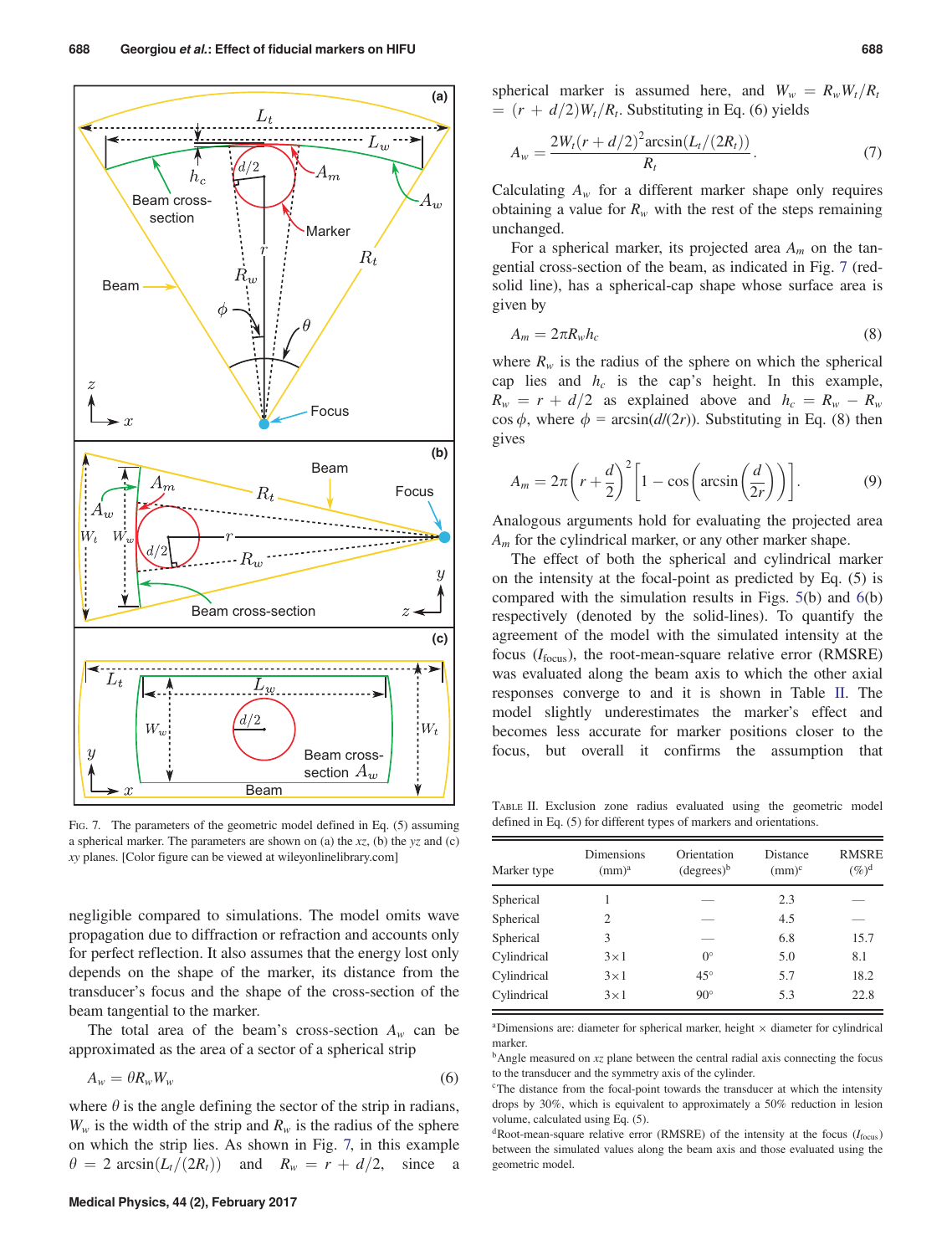reflections are the dominating effect causing the observed distortion. This suggests that Eq. (5) can be used to approximate the marker effect for arbitrary shapes without the necessity of performing time-consuming and computationally intensive simulations.

Table [II](#page-9-0) provides an indicative list of distances from the focal-point at which the intensity drops by 30%, which is equivalent to approximately a 50% reduction in lesion volume, for different dimensions of cylindrical and spherical markers. The listed distances were evaluated using the analytical model in Eq. (5). Considering that the effect of a marker within the ultrasound beam remains the same at a fixed distance from the focal-point, Table [II](#page-9-0) may be used to define a region around the focal-point within which the marker's impact on the beam is significant and thus may affect the delivery of the HIFU treatment. An example of such an exclu-sion zone is shown in Fig. [4](#page-6-0)(a) for the 3 mm spherical marker, where the radius of the exclusion zone from the focus was extracted from Table [II](#page-9-0) and its lateral width was evaluated using four times the beam width  $(4 \times 1.41c_0/f_0R_t/L_t$  $\approx$  2.6 mm). The region defined by these boundaries may be used to evaluate whether a particular region in the prostate can be effectively treated using transrectal HIFU when a marker obstructs the beam.

# 5. CASE STUDIES

The results presented in the previous sections suggest that the marker distorts the HIFU beam with its effect increasing the closer it is positioned to the focus. To examine how these results might be applied in a clinical setting, four datasets have been retrospectively selected of patients with recurrent prostate cancer after failed EBRT, which were eligible for salvage-HIFU at UCLH. Three cases were selected in which the presence of the marker may affect the treatment and one case in which the marker is not expected to impose any risk. As shown in Fig. [8,](#page-11-0) for each patient three images from different modalities are presented coregistered. In each of these images, a contour identifies the region targeted during the treatment and a dot indicates the assumed position of a  $3\times1$  mm cylindrical marker. Due to the difficulty in locating the exact marker position of the medical images, the marker positions were added in software retrospectively based on standard insertion protocols. The outline of the exclusion zone is also shown with its radius extracted from Table [II](#page-9-0) for the cylindrical marker at  $45^\circ$  and its orientation determined by the likely direction of propagation of the HIFU beam indicated by the dashed line. Table [III](#page-11-0) provides details of the four case-studies including the post-operative outcome with regards to any recurrence and its position for comparison with the modelled outcome.

For the first patient, the marker is close to the rectal wall and inside the region targeted during the treatment. Having in mind the strong reflections induced when positioned close to the focus, the marker may cause two sideeffects. Firstly, the reflected wave may cause secondary

Medical Physics, 44 (2), February 2017

regions of high pressure on the rectal wall, and secondly, the region in the top part of the exclusion zone may not receive enough energy to be adequately treated. Reviewing the patient's post-operative outcome confirmed (Table [III](#page-11-0)), a recurrence in the lateral position of the lesion consistent with possible disruption from the position of the fiducial marker. In the second example, the marker is positioned near the upper edge of the region to be treated. In this case, the reflections due to the marker may cause excessive heating of regions in the bottom part of the exclusion zone, although this is unlikely to affect overall treatment efficacy. The clinical outcome was once again consistent with the modelling outcome. Although the patient developed a recurrence it was in the midline, some distance away from the marker, and thus the recurrence is likely due to either an inadequate surgical margin taken during the HIFU treatment or due to incomplete cell kill. The third patient, demonstrates another extreme case in which the marker is positioned near the lower bound of the treatment area. Here the reflected wave may induce heating in areas outside the desired treatment region within the bottom part of exclusion zone and leave the top part of the exclusion zone inadequately treated. In this case, recurrence of the tumor was again observed which, although not entirely in the predicted field of recurrence, it may have been influenced by the presence of the marker. In the final example, the marker is positioned away from the intended treatment region, thus, it is not expected to affect the treatment. This is confirmed by the post-HIFU MRI with no residual tumor within the treatment zone.

## 6. SUMMARY AND DISCUSSION

Gold fiducial markers are commonly used as part of the IGRT procedure during EBRT for men with localized or locally advanced prostate cancer. These markers remain permanently implanted in the prostate. Thus, they may affect the efficacy and safety of the subsequent use of HIFU treatment as a salvage therapy in case of local cancer recurrence. This work investigated the impact on the HIFU beam of a single spherical or cylindrical gold fiducial marker through a series of simulations performed using the open-source k-Wave Toolbox. For each marker configuration, four metrics were evaluated to quantify its impact on the beam. By comparing these metrics with their corresponding values from a homogeneous simulation, it is evident that the distortion introduced by the marker increases as its distance from the transducer's focus decreases and depends on the marker's shape.

Assuming perfect reflections, an analytical model was developed based on geometric arguments, which estimates the impact of the marker on the intensity at the focus. Using the model, which is in good agreement with the simulated results, it is possible to identify the boundaries of a region around the focus within which the presence of a marker will lead to an intensity drop below an acceptable threshold. For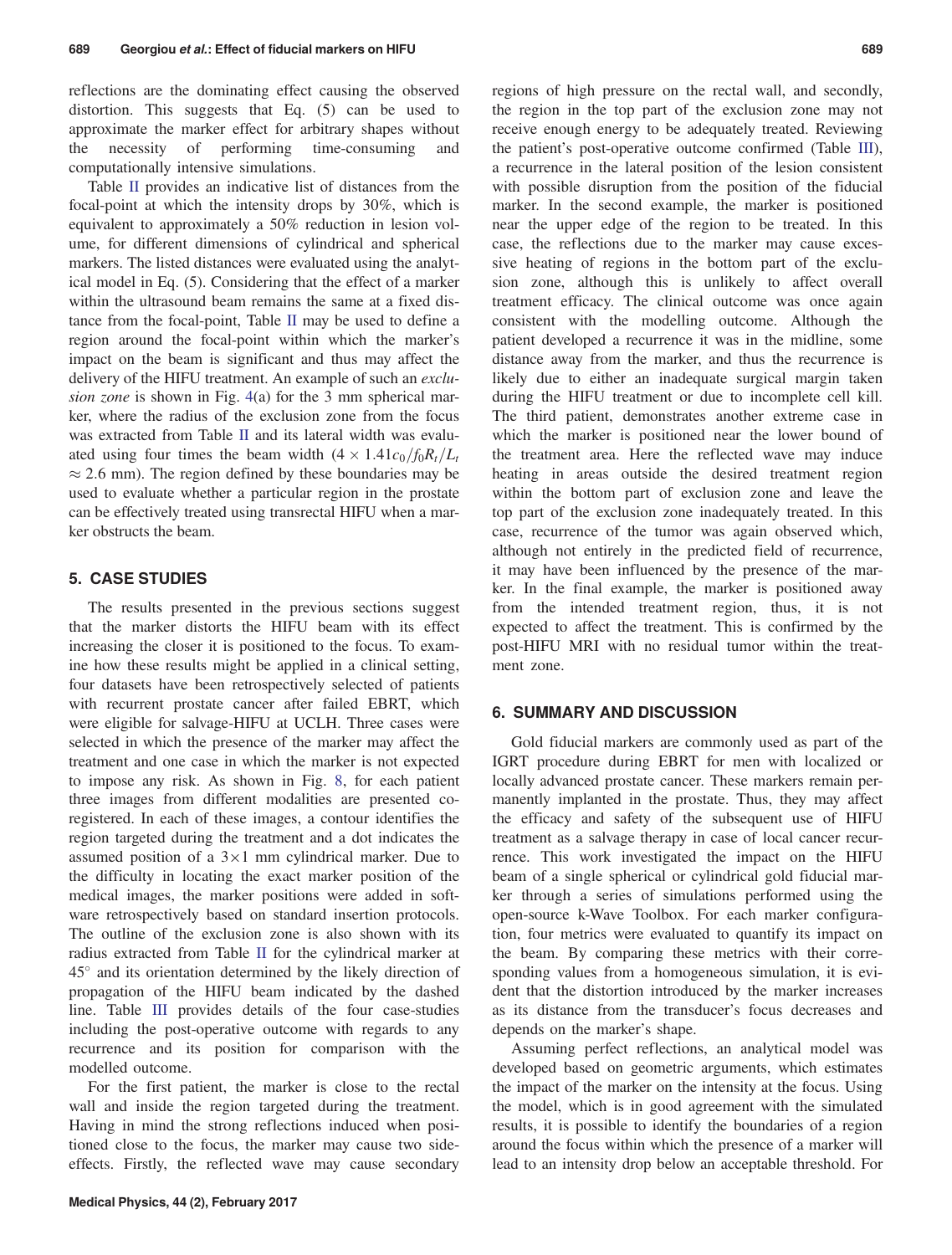**Neighted MRI** 

<span id="page-11-0"></span>

FIG. 8. Diagnostic images of four prostate-cancer patients. From left to right, the images are T2-weighted, apparent diffusion coefficient (ADC), and dynamiccontrast enhanced (DCE) magnetic resonance images (MRI). For each patient the three images are co-registered and show the targeted treatment region (solidline contour), the position of a  $3\times1$  mm cylindrical gold marker (dot marker), the exclusion zone (dashed outline) for a cylindrical marker at  $45^\circ$  and the direction of propagation of the HIFU-beam (dashed straight line). The exclusion zone is positioned such that the focus of the transducer coincides with the position of the marker and it is aligned with the direction of propagation of the HIFU beam. [Color figure can be viewed at [wileyonlinelibrary.com](https://wileyonlinelibrary.com)]

TABLE III. Clinical characteristics of the patients with recurrent prostate cancer after failed EBRT included in the case study.

| Case   | Cancer stage                                     | Location <sup>a</sup>                              | Lesion<br>volume | Salvage HIFU treatment plan                                   | Outcome                                                                   | Possible<br>marker effect |
|--------|--------------------------------------------------|----------------------------------------------------|------------------|---------------------------------------------------------------|---------------------------------------------------------------------------|---------------------------|
| Case 1 | Intermediate risk Gleason<br>3+4 prostate cancer | Right PZ apex                                      | 1 cc             | Quadrant ablation, 4 cm and 3 cm blocks                       | Infield failure - lateral<br>recurrence                                   | Yes                       |
| Case 2 | Intermediate risk Gleason<br>3+4 prostate cancer | Left PZ mid to<br>apex extending<br>across midline | $2.3 \text{ cc}$ | Extended left hemi-ablation                                   | HIFU infield failure -<br>midline recurrence at edge<br>of treatment zone | N <sub>0</sub>            |
| Case 3 | Intermediate risk Gleason<br>3+4 prostate cancer | Right PZ                                           | $1.1 \text{ cc}$ | Right subtotal hemi-ablation<br>in 4 cm, 3 cm and 3 cm blocks | Infield failure at site<br>of marker                                      | Yes                       |
| Case 4 | Intermediate risk Gleason<br>3+4 prostate cancer | Right anterior TZ                                  | $0.8 \text{ cc}$ | Right quadrant ablation<br>in 4 cm and 3 cm blocks            | No recurrence                                                             | N <sub>0</sub>            |

aPZ: peripheral zone, TZ: transitional zone.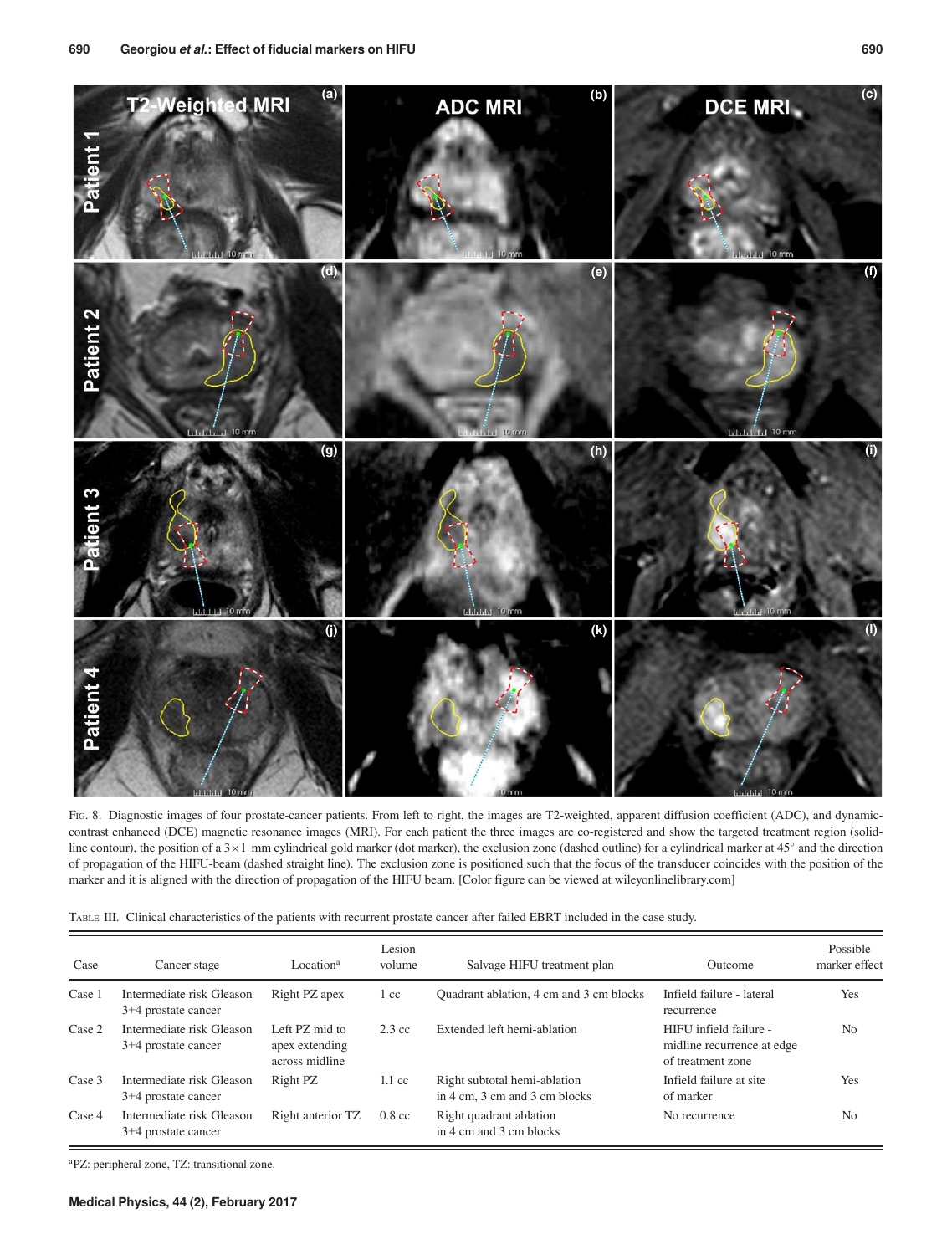<span id="page-12-0"></span>example, as shown in Table [II](#page-9-0), placing a  $3\times1$  mm marker within approximately 5 mm of the focus in the pre-focal region will induce an intensity drop of more than 30% of the homogeneous value, which will cause a reduction in the volume of the ablated region. As examined in Fig. [8](#page-11-0) using scans of prostate cancer patients, this region around the marker can be divided into two parts: an undertreated region due to less energy arriving above the focus and an overtreated region due to reflections below the focus. Both effects may be undesirable depending on the location of the marker. Moreover, there is evidence that the region of recurrence after EBRT is the main tumor (index lesion). $54$  Therefore, the results of this study may justify avoiding the index lesion during fiducial marker placement. Although a degree of accuracy was observed between the position of the marker and the site of recurrence, the cohort consisted only of four patients, thus extracting firm conclusions is difficult. Further work using larger retrospective and prospective cohorts is necessary to further develop and validate the model to allow its utilization in clinical practice. Such a study will aim to reveal the percentage of affected patients by the results of this study and whether the marker's impact can justify the exclusion of some patients from salvage-HIFU or the revision of the placement protocol of fiducial markers during EBRT. Experimental measurements on ex vivo tissue phantoms with implanted markers are also needed to confirm these results.

While investigating the distortion introduced by the marker, the study has omitted some additional factors which may affect the significance of the marker's impact on the treatment. Firstly, as discussed in Section 2.A., the Sonablate 500 probe, on which the transducer model was based, includes an imaging transducer which was not taken into account in the simulations. Although this is expected to affect the intensity at the focus (for the same source surface intensity), it is unlikely to change the distortion introduced by the marker. Similarly, since the operation of the other existing transrectal and transurethral HIFU systems is based on the same principles, using a different transducer model is not expected to affect the behavior of the marker observed here. Second, only the effect on the intensity at the focus (which correlates with heating rate) has been investigated. However, in practice, additional heating may occur due to absorption within the marker and viscous relative motion between the marker and surrounding tissue. These effects, combined with the multiple sonications used during a treatment, may help to counteract the reduced heating due to the lower intensity. It is also unclear from this work whether cavitation, which is triggered by large negative pressures, is reduced due to the presence of the marker. Finally, although other types of markers exist (see Section [1](#page-0-0)), only gold markers have been considered. However, given that all the materials used have greater impedance than the prostate, using other types of markers is unlikely to change the behavior observed here. A scenario in which the treatment may be severely affected is when a large number of marker-like elements are introduced in the prostate. Such a situation occurs during salvage-HIFU after failed (low-dose) brachytherapy,

## ACKNOWLEDGMENTS

This work was supported by the Engineering and Physical Sciences Research Council (EPSRC) in the United Kingdom, grant numbers EP/L020262/1 and EP/M011119/1. Computational resources were supported by the Partnership For Advanced Computing in Europe (PRACE, PROS-HIFU), IT4Innovations National Supercomputing Center, and the UCL Legion High Performance Computing Facility (Legion@UCL). We acknowledge that the results of this research have been achieved using the PRACE-3IP project (FP7 RI-312763) resource Supernova based in Poland at the Wroclaw Center for Networking and Supercomputing. This work was also supported by The Ministry of Education, Youth and Sports, Czech Republic from the Large Infrastructures for Research, Experimental Development and Innovations project "IT4Innovations National Supercomputing Center - LM2015070". Jiri Jaros is financed from the SoMoPro II Programme, co-financed by the European Union and the South-Moravian Region. This work reflects only the author's view and the European Union is not liable for any use that may be made of the information contained therein. Eli Gibson was supported by a Postdoctoral Fellowship awarded by the Canadian Institute for Health Research (CIHR). We thank Dr. Naren Sanghvi of SonaCare Medical LLC for providing technical details on the Sonacare 500 HIFU device.

# CONFLICT OF INTEREST

The authors have no relevant conflicts of interest to disclose.

a)Author to whom correspondence should be addressed. Electronic mail: p.s.georgiou@ucl.ac.uk.

# **REFERENCES**

- 1. Ferlay J, Soerjomataram I, Ervik M, et al. GLOBOCAN 2012 v1.0, Cancer Incidence and Mortality World-wide: IARC CancerBase No. 11, 2013.
- 2. European Cancer Observatory (ECO). Cancer Fact Sheets, 2016.
- 3. American Cancer Society. Cancer Statistics Center, 2016.
- 4. Torre LA, Bray F, Siegel RL, Ferlay J, Lortet-Tieulent J, Jemal A. Global cancer statistics, 2012. CA: Cancer J Clin. 2015;65:87–108.
- 5. Warmuth M, Johansson T, Mad P. Systematic review of the efficacy and safety of high-intensity focussed ultrasound for the primary and salvage treatment of prostate cancer. Eur Urol. 2010;58:803–815.
- 6. Mottet N, Bellmunt J, Briers E, et al. EAU ESTRO SIOG Guidelines on Prostate Cancer, Tech. Rep. 2016.
- 7. Thompson I, Thrasher JB, Aus G, et al. Guideline for the management of clinically localized prostate cancer: 2007 update. J Urol. 2007;177: 2106–2131.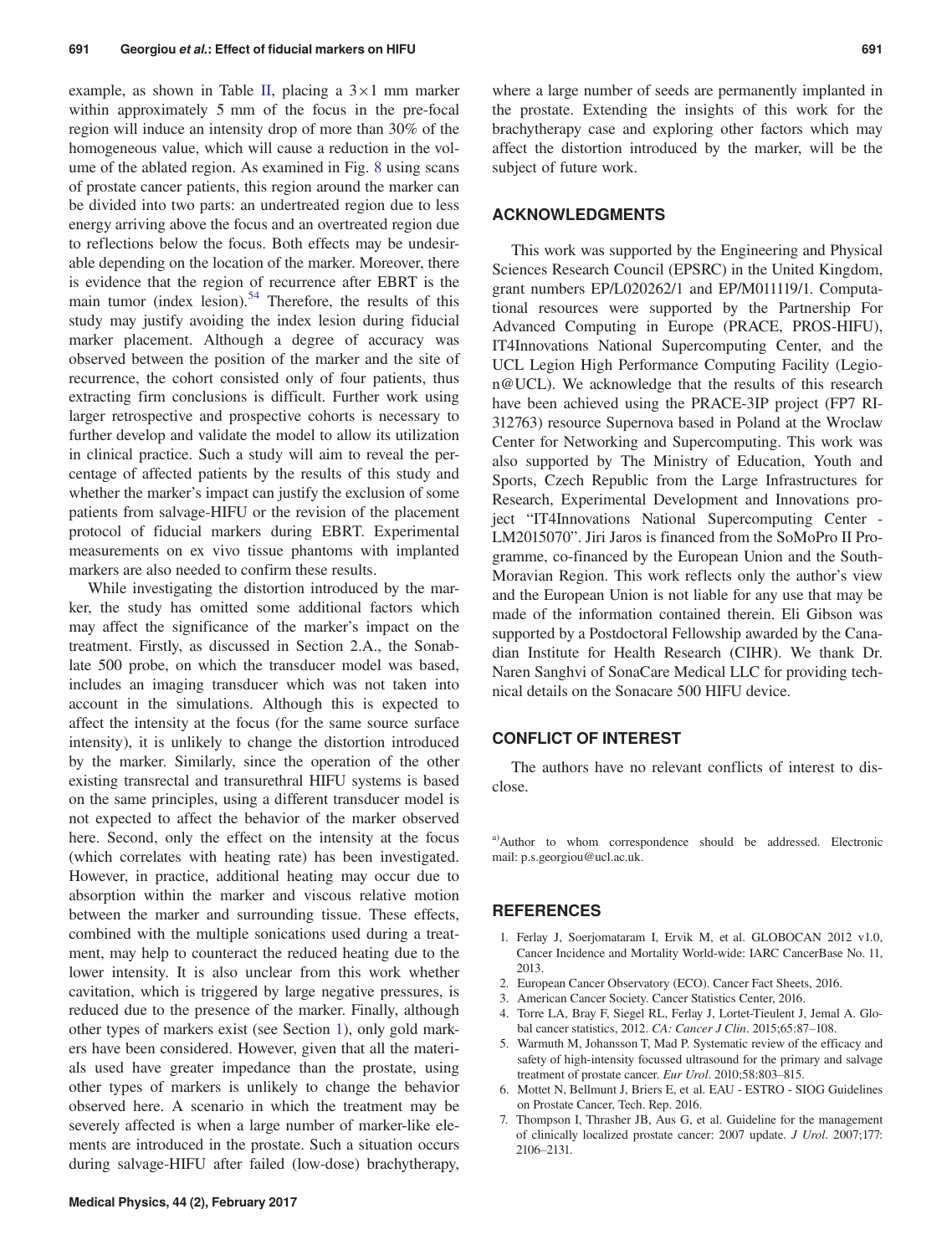- <span id="page-13-0"></span>8. Borghede G, Aldenborg F, Wurzinger E, Johansson K-A, Hedelin H. Analysis of the local control in lymph-node staged localized prostate cancer treated by external beam radiotherapy, assessed by digital rectal examination, serum prostate-specific antigen and biopsy. BJU Int. 1997;80:247–255.
- 9. Boorjian SA, Karnes RJ, Viterbo R, et al. Long-term survival after radical prostatectomy versus external-beam radiotherapy for patients with high-risk prostate cancer. Cancer. 2011;117:2883-2891.
- 10. Grimm P, Billiet I, Bostwick D, et al. Comparative analysis of prostatespecific antigen free survival outcomes for patients with low, intermediate and high risk prostate cancer treatment by radical therapy. Results from the prostate cancer results study group. BJU Int. 2012; 109:22–29.
- 11. Punnen S, Cowan JE, Chan JM, Carroll PR, Cooperberg MR. Long-term Health-related Quality of Life After Primary Treatment for Localized Prostate Cancer: Results from the CaPSURE Registry. Eur Urol. 2015;68:600–608.
- 12. National Cancer Intelligence Network, Treatment routes in prostate cancer: urological cancers SSCRG. Tech. Rep. (NCIN) 2012.
- 13. Zelefsky MJ, Reuter VE, Fuks Z, Scardino P, Shippy A. Influence of local tumor control on distant metastases and cancer related mortality after external beam radiotherapy for prostate cancer. Journal Urol. 2008;179:1368–1373.
- 14. Murat F-J, Poissonnier L, Rabilloud M, et al. Mid-term results demonstrate salvage high-intensity focused ultrasound (HIFU) as an effective and acceptably morbid salvage treatment option for locally radiorecurrent prostate cancer. Eur Urol. 2009;55:640–649.
- 15. Kimura M, Mouraviev V, Tsivian M, Mayes JM, Satoh T, Polascik TJ. Current salvage methods for recurrent prostate cancer after failure of primary radiotherapy. BJU Int. 2010;105:191–201.
- 16. Shoji S, Nakano M, Omata T, et al. Salvage high-intensity focused ultrasound for the recurrent prostate cancer after radiotherapy. AIP Conference Proceedings. 2010;1215:234–238.
- 17. Agarwal PK, Sadetsky N, Konety BR, Resnick MI, Carroll PR. Treatment failure after primary and salvage therapy for prostate cancer. Cancer. 2008;112:307–314.
- 18. Touma NJ, Izawa JI, Chin JL. Current status of local salvage therapies following radiation failure for prostate cancer. J Urol. 2005;173:373-379.
- 19. Berge V, Baco E, Karlsen SJ. A prospective study of salvage high-intensity focused ultrasound for locally radiorecurrent prostate cancer: early results. Scand J Urol Nephrol. 2010;44:223–227.
- 20. Chalasani V, Martinez CH, Lim D, Chin J. Salvage HIFU for recurrent prostate cancer after radiotherapy. Prostate Cancer and Prostatic Dis. 2009;12:124–129.
- 21. Murota-Kawano A, Nakano M, Hongo S, Shoji S, Nagata Y, Uchida T. Salvage high-intensity focused ultrasound for biopsy-confirmed local recurrence of prostate cancer after radical prostatectomy. BJU Int. 2010;105:1642–1645.
- 22. Sanderson KM, Penson DF, Cai J, et al. Salvage radical prostatectomy: quality of life outcomes and long-term oncological control of radiorecurrent prostate cancer. J Urol. 2006;176:2025–2032.
- 23. Crouzet S, Murat F-J, Pommier P, et al. Locally recurrent prostate cancer after initial radiation therapy: early salvage high-intensity focused ultrasound improves oncologic outcomes. Radiother Oncol. 2012; 105:198–202.
- 24. Chapelon J-Y, Rouvière O, Crouzet S, Gelet A. Prostate focused ultrasound therapy. In: Escoffre J-M, Bouakaz A, eds. Therapeutic Ultrasound. Switzerland: Springer International Publishing; 2016:21–41.
- 25. Ahmed HU, Zacharakis E, Dudderidge T, et al. High-intensity-focused ultrasound in the treatment of primary prostate cancer: the first UK series. Br J Cancer. 2009;101:19–26.
- 26. Crouzet S, Chapelon JY, Rouvière O, et al. Whole-gland ablation of localized prostate cancer with high-intensity focused ultrasound: oncologic outcomes and morbidity in 1002 patients. Eur Urol. 2014;65:907–914.
- 27. Song W, Jung US, Suh YS, et al. High-intensity focused ultrasound as salvage therapy for patients with recurrent prostate cancer after radiotherapy. Korean J Urol. 2014;55:91.
- 28. Uchida T, Shoji S, Nakano M, et al. High-intensity focused ultrasound as salvage therapy for patients with recurrent prostate cancer after external beam radiation, brachytherapy or proton therapy. BJU Int. 2011; 107:378–382.
- 29. Zacharakis E, Ahmed HU, Ishaq A, et al. The feasibility and safety of high-intensity focused ultrasound as salvage therapy for recurrent prostate cancer following external beam radiotherapy. BJU Int. 2008;102: 786–792.
- 30. Fuller CD, Scarbrough TJ. Fiducial markers in image-guided radiotherapy of the prostate. Oncol Hematol Rev (US). 2006;00:75.
- 31. Kupelian PA, Langen KM, Willoughby TR, Zeidan OA, Meeks SL. Image-guided radiotherapy for localized prostate cancer: treating a moving target. Semin Radiat Oncol. 2008;18:58–66.
- 32. Seip R, Shaeffer D, Lawrence P, et al. Feasibility study for the treatment of brachytherapy failure prostate cancer using high-intensity focused ultrasound. In Third International Symposium on Therapeutic Ultrasound; 2003.
- 33. Chapman AT, Rivens IH, Thompson AC, ter Haar GR. High intensity focused ultrasound (HIFU) as a salvage treatment for recurrent prostate cancer after brachytherapy - a feasibility study. In: AIP Conference Proceedings. Vol. 911. Melville, NY: AIP; 2007:405–410.
- 34. Chan MF, Cohen GN, Deasy JO. Qualitative evaluation of fiducial markers for radiotherapy imaging. Technol Cancer Res Treat. 2015;14:298–304.
- 35. Habermehl D, Henkner K, Ecker S, Jakel O, Debus J, Combs SE. Evaluation of different fiducial markers for image-guided radiotherapy and particle therapy. J Radiat Res. 2013;54:i61-i68.
- 36. Hellinger JC, Blacksberg S, Haas J, Melnick J. Interventional uroradiology in the management of prostate cancer. Appl Radiol. 2015;44:40–41.
- 37. Rudat V, Nour A, Hammoud M, Alaradi A, Mohammed A. Imageguided intensity-modulated radiotherapy of prostate cancer. Strahlentherapie und Onkologie. 2016;192:109–117.
- 38. Ye JC, Qureshi MM, Clancy P, Dise LN, Willins J, Hirsch AE. Daily patient setup error in prostate image guided radiation therapy with fiducial-based kilovoltage onboard imaging and conebeam computed tomography. Quant Imaging Med Surg. 2015;5:665–672.
- 39. van der Heide UA, Kotte AN, Dehnad H, Hofman P, Lagenijk JJ, van Vulpen M. Analysis of fiducial marker-based position verification in the external beam radiotherapy of patients with prostate cancer. Radiother Oncol. 2007;82:38–45.
- 40. Kotte AN, Hofman P, Lagendijk JJ, van Vulpen M, van der Heide UA. Intrafraction motion of the prostate during external-beam radiation therapy: analysis of 427 patients with implanted fiducial markers. Int J Radiat Oncol Biol Phys. 2007;69:419–425.
- 41. Ng M, Brown E, Williams A, Chao M, Lawrentschuk N, Chee R. Fiducial markers and spacers in prostate radiotherapy: current applications. BJU Int. 2014;113:13–20.
- 42. Shirato H, Harada T, Harabayashi T, et al. Feasibility of insertion/implantation of 2.0-mm-diameter gold internal fiducial markers for precise setup and real-time tumor tracking in radiotherapy. Int J Radiat Oncol Biol Phys. 2003;56:240–247.
- 43. Graf R, Wust P, Budach V, Boehmer D. Potentials of on-line repositioning based on implanted fiducial markers and electronic portal imaging in prostate cancer radiotherapy. Radiat Oncol. 2009;4:13.
- 44. Treeby BE, Cox BT. k-Wave: MATLAB toolbox for the simulation and reconstruction of photoacoustic wave fields. J Biomed Opt. 2010;15: 021314.
- 45. Treeby BE, Jaros J, Rendell AP, Cox BT. Modeling nonlinear ultrasound propagation in heterogeneous media with power law absorption using a k-space pseudospectral method. J Acoust Soc Am. 2012;131:4324.
- 46. Chin JL, Billia M, Relle J, et al. Magnetic resonance imaging guided transurethral ultrasound ablation of prostate tissue in patients with localized prostate cancer: a prospective phase 1 clinical trial. Eur Urol. 2016;70:447–455.
- 47. Yutkin V, Ahmed HU, Donaldson I, et al. Salvage high-intensity focused ultrasound for patients with recurrent prostate cancer after brachytherapy. Urol. 2014;84:1157–1162.
- 48. Illing R, Emberton M. Sonablate 500: transrectal high-intensity focused ultrasound for the treatment of prostate cancer. Expert Rev Med Devices. 2006;3:717–729.
- 49. Uchida T, Nakano M, Shoji S, Nagata Y, Usui Y, Terachi T. Twelve years experience with high-intensity focused ultrasound (HIFU) using sonablate devices for the treatment of localized prostate cancer. In: 11th International Symposium on Therapeutic Ultrasound, Vol. 1481, Melville, NY: AIP Conference Proceedings; 2012: 401–406.